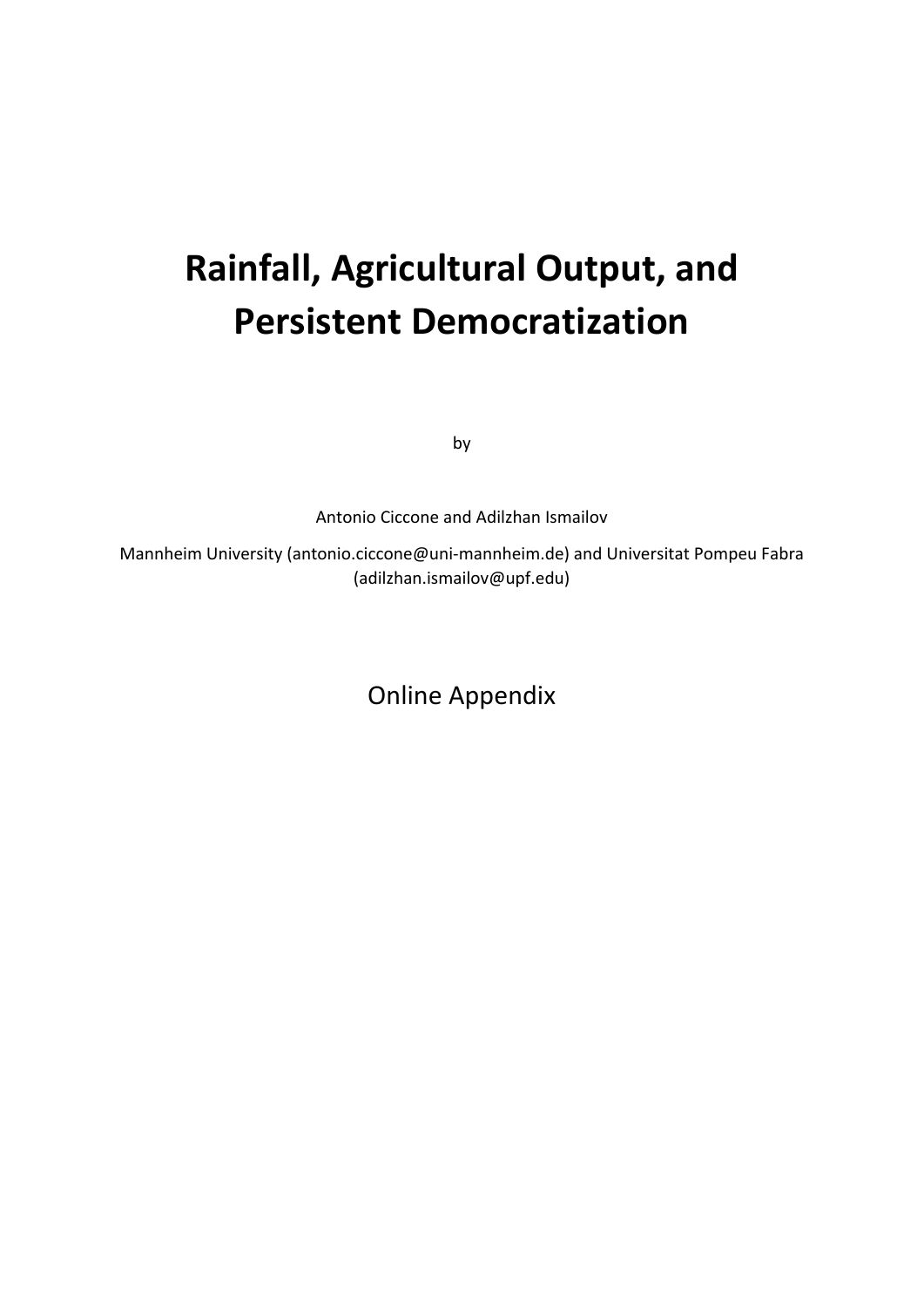# **APPENDIX TABLE 1. Rainfall and Democratization since 1960:**

|                        |             |                | Acemoglu et al. Democratization between t-1 and |                 |
|------------------------|-------------|----------------|-------------------------------------------------|-----------------|
|                        | $t(1-Year)$ | $t+2$ (3-Year) | t+4 (5-Year)                                    | $t+9$ (10-Year) |
|                        | (1)         | (2)            | (3)                                             | (4)             |
| Rainfall t             | $-0.032*$   | $-0.027$       | $-0.062**$                                      | $-0.057**$      |
|                        | (0.016)     | (0.021)        | (0.024)                                         | (0.024)         |
| Quadratic Rainfall t   | $0.001*$    | 0.000          | $0.001*$                                        | $0.001**$       |
|                        | (0.000)     | (0.001)        | (0.001)                                         | (0.001)         |
| Rainfall t-1           | 0.022       | $-0.010$       | $-0.029$                                        | $-0.045*$       |
|                        | (0.014)     | (0.022)        | (0.021)                                         | (0.025)         |
| Quadratic Rainfall t-1 | $-0.001$    | 0.000          | 0.001                                           | $0.001*$        |
|                        | (0.000)     | (0.001)        | (0.001)                                         | (0.001)         |
| Rainfall t-2           | $-0.016$    | $-0.057***$    | $-0.050**$                                      | $-0.031$        |
|                        | (0.016)     | (0.021)        | (0.021)                                         | (0.027)         |
| Quadratic Rainfall t-2 | 0.000       | $0.001**$      | $0.001**$                                       | 0.001           |
|                        | (0.000)     | (0.001)        | (0.001)                                         | (0.001)         |
| Countries              | 26          | 26             | 26                                              | 26              |
| Observations           | 946         | 911            | 883                                             | 811             |
| R Squared              | 0.020       | 0.038          | 0.064                                           | 0.031           |

# **Acemoglu et al. (2019) data**

Note: The left‐hand‐side variables in all columns are democratization indicators based on the classification of democratic and nondemocratic regimes of Acemoglu, Naidu, Restrepo, and Robinson (2019) except that we drop years where according to Geddes, Wright, and Frantz (2014) the country is not independent, is occupied by a foreign nation, or there is no government controlling most of the territory. The left‐hand‐side democratization indicator in column (1) takes the value of 1 if a country that is an nondemocracy at t-1 is a democracy at t (one year later) and the value of 0 otherwise. The lefthand-side democratization indicator in column (2) takes the value of 1 if a country that is an nondemocracy at t-1 is a democracy at t+2 (three years later) and the value of 0 otherwise. The lefthand-side democratization indicator in column (3) is an indicator variable that takes the value of 1 if a country that is an nondemocracy at t‐1 is a democracy at t+4 (five years later) and the value of 0 otherwise. The left-hand-side democratization indicator in column (4) takes the value of 1 if a country that is an nondemocracy at t‐1 is a democracy at t+9 (10 years later) and the value of 0 otherwise. The included countries are all countries with an average share of agriculture in GDP over the 1970‐2013 period in the top quintile of the distribution. The specification includes country fixed effects, year fixed effects, and linear & quadratic contemporaneous and lagged temperature effects. The specification also includes a linear and quadratic term for rainfall lagged by three years but these terms are generally statistically insignificant and not reported for brevity. The table reports heteroskedastic and autocorrelation‐consistent (HAC) standard errors that are robust to both arbitrary heteroskedasticity and serial correlation. \* denotes significance at the 10% level; \*\* significance at the 5% level; and \*\*\* significance at the 1% level.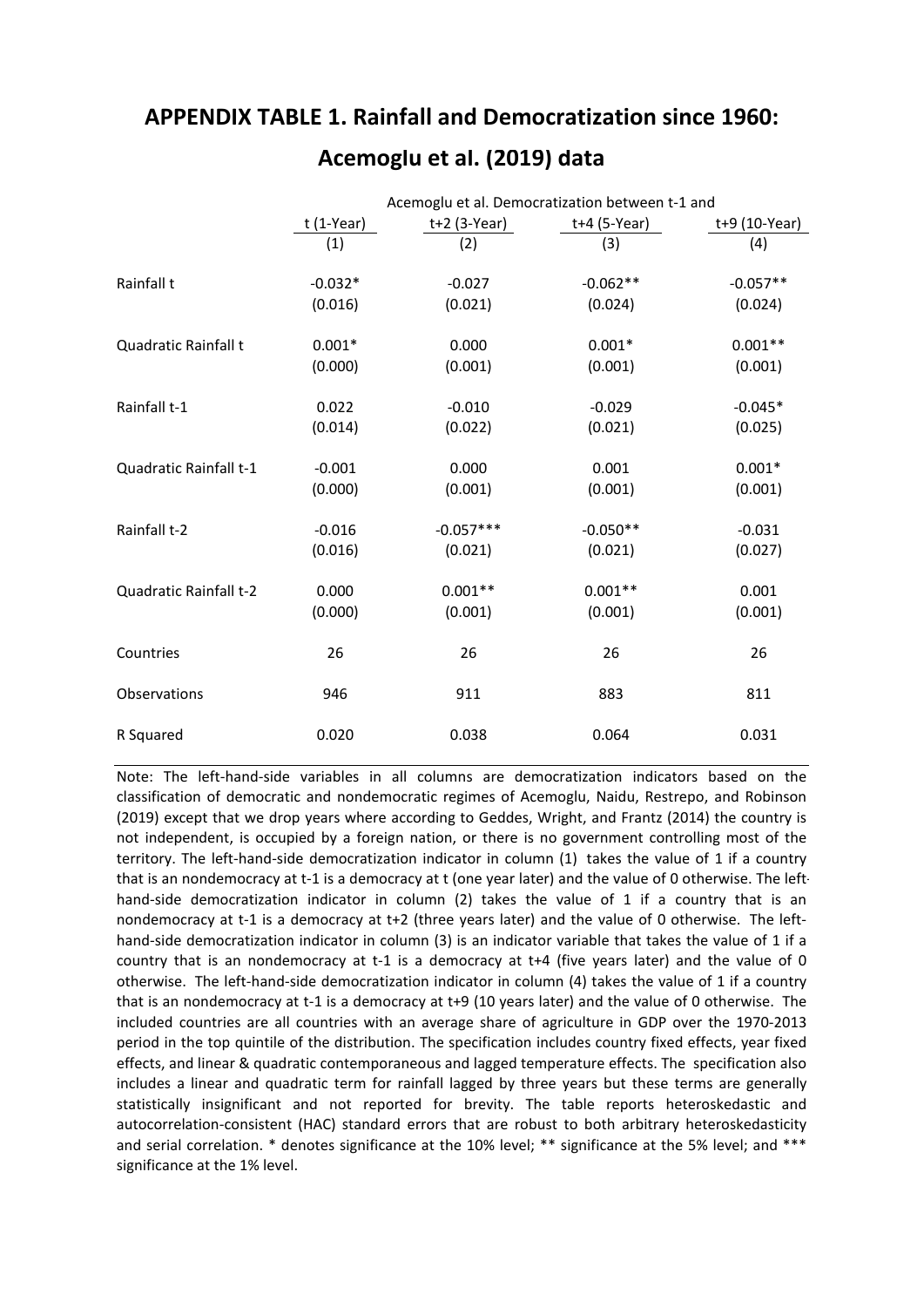|              |               |                   | <b>Dropping Countries</b>     |            |                   |                              | <b>Adding Countries</b> |                  |                  |                  |                  |  |
|--------------|---------------|-------------------|-------------------------------|------------|-------------------|------------------------------|-------------------------|------------------|------------------|------------------|------------------|--|
|              | <b>DROP 5</b> | DROP <sub>4</sub> | <b>DROP 2</b><br><b>DROP3</b> |            | DROP <sub>1</sub> | <b>MAIN</b><br><b>SAMPLE</b> | ADD <sub>1</sub>        | ADD <sub>2</sub> | ADD <sub>3</sub> | ADD <sub>4</sub> | ADD <sub>5</sub> |  |
|              | (1)           | (2)               | (3)                           | (4)        | (5)               | (6)                          | (7)                     | (8)              | (9)              | (10)             | (11)             |  |
| Rainfall t   | $-0.019$      | $-0.030*$         | $-0.030*$                     | $-0.030*$  | $-0.029*$         | $-0.031**$                   | $-0.030*$               | $-0.026*$        | $-0.024$         | $-0.024$         | $-0.026*$        |  |
|              | (0.017)       | (0.017)           | (0.017)                       | (0.017)    | (0.016)           | (0.016)                      | (0.016)                 | (0.015)          | (0.016)          | (0.015)          | (0.015)          |  |
| Quadratic    | 0.000         | $0.001*$          | $0.001*$                      | $0.001*$   | $0.001*$          | $0.001*$                     | $0.001*$                | 0.000            | 0.001            | 0.001            | 0.001            |  |
| Rainfall t   | (0.000)       | (0.000)           | (0.000)                       | (0.000)    | (0.000)           | (0.000)                      | (0.000)                 | (0.000)          | (0.000)          | (0.000)          | (0.000)          |  |
| Rainfall t-1 | 0.012         | 0.012             | 0.013                         | 0.013      | 0.014             | 0.015                        | 0.017                   | 0.007            | 0.007            | 0.007            | $-0.000$         |  |
|              | (0.013)       | (0.012)           | (0.012)                       | (0.012)    | (0.012)           | (0.011)                      | (0.011)                 | (0.012)          | (0.012)          | (0.012)          | (0.013)          |  |
| Quadratic    | $-0.000$      | $-0.000$          | $-0.000$                      | $-0.000$   | $-0.000$          | $-0.000$                     | $-0.000$                | $-0.000$         | $-0.000$         | $-0.000$         | $-0.000$         |  |
| Rainfall t-1 | (0.000)       | (0.000)           | (0.000)                       | (0.000)    | (0.000)           | (0.000)                      | (0.000)                 | (0.000)          | (0.000)          | (0.000)          | (0.000)          |  |
| Rainfall t-2 | $-0.012$      | $-0.014$          | $-0.013$                      | $-0.013$   | $-0.011$          | $-0.016$                     | $-0.014$                | $-0.013$         | $-0.015$         | $-0.015$         | $-0.005$         |  |
|              | (0.017)       | (0.016)           | (0.015)                       | (0.015)    | (0.015)           | (0.015)                      | (0.014)                 | (0.014)          | (0.014)          | (0.014)          | (0.015)          |  |
| Quadratic    | 0.0004        | $0.0012***$       | $0.0008*$                     | $0.0011**$ | 0.0003            | 0.0006                       | 0.0003                  | 0.0005           | $-0.0004$        | 0.0002           | 0.0005           |  |
| Rainfall t-2 | (0.0003)      | (0.0005)          | (0.0004)                      | (0.0006)   | (0.0003)          | (0.0004)                     | (0.0004)                | (0.0005)         | (0.0003)         | (0.0004)         | (0.0004)         |  |
| Countries    | 27            | 28                | 29                            | 29         | 30                | 31                           | 32                      | 33               | 34               | 35               | 36               |  |
| Observations | 1,019         | 1,052             | 1,083                         | 1,083      | 1,115             | 1,132                        | 1,180                   | 1,219            | 1,238            | 1,247            | 1,279            |  |
| R Squared    | 0.009         | 0.015             | 0.014                         | 0.014      | 0.014             | 0.016                        | 0.015                   | 0.012            | 0.012            | 0.012            | 0.012            |  |

### **APPENDIX TABLE 2A. Rainfall and Democratization since 1960: Robustness Acemoglu et al. (2019) Democratization between t‐1 and t (1‐Year Period)**

Note: The left-hand-side variable in all columns is a democratization indicator that takes the value of 1 if a country that is an nondemocracy at t-1 is a democracy at t (one year later) and the value of 0 otherwise. The classification of countries into democratic and nondemocratic regimes is based on Acemoglu, Naidu, Restrepo, and Robinson (2019). The main specification in column (6) is identical to the Acemoglu et al. (2019) specification in Table 3 in the main text and includes countries with an average share of agriculture in GDP over the 1970-2013 period in the top quintile of the distribution. Starting from this specification we either drop countries with the lowest agricultural GDP share within the top quintile of the distribution one by one or we add countries with the highest agricultural GDP share outside the top quintile of the distribution one by one. The empirical specification also includes a linear and quadratic term for rainfall lagged by three years but these terms are generally statistically insignificant and not reported for brevity. The table reports heteroskedastic and autocorrelation-consistent (HAC) standard errors that are robust to both arbitrary heteroskedasticity and serial correlation. \* denotes significance at the 10% level; \*\* significance at the 5% level; and \*\*\* significance at the 1% level.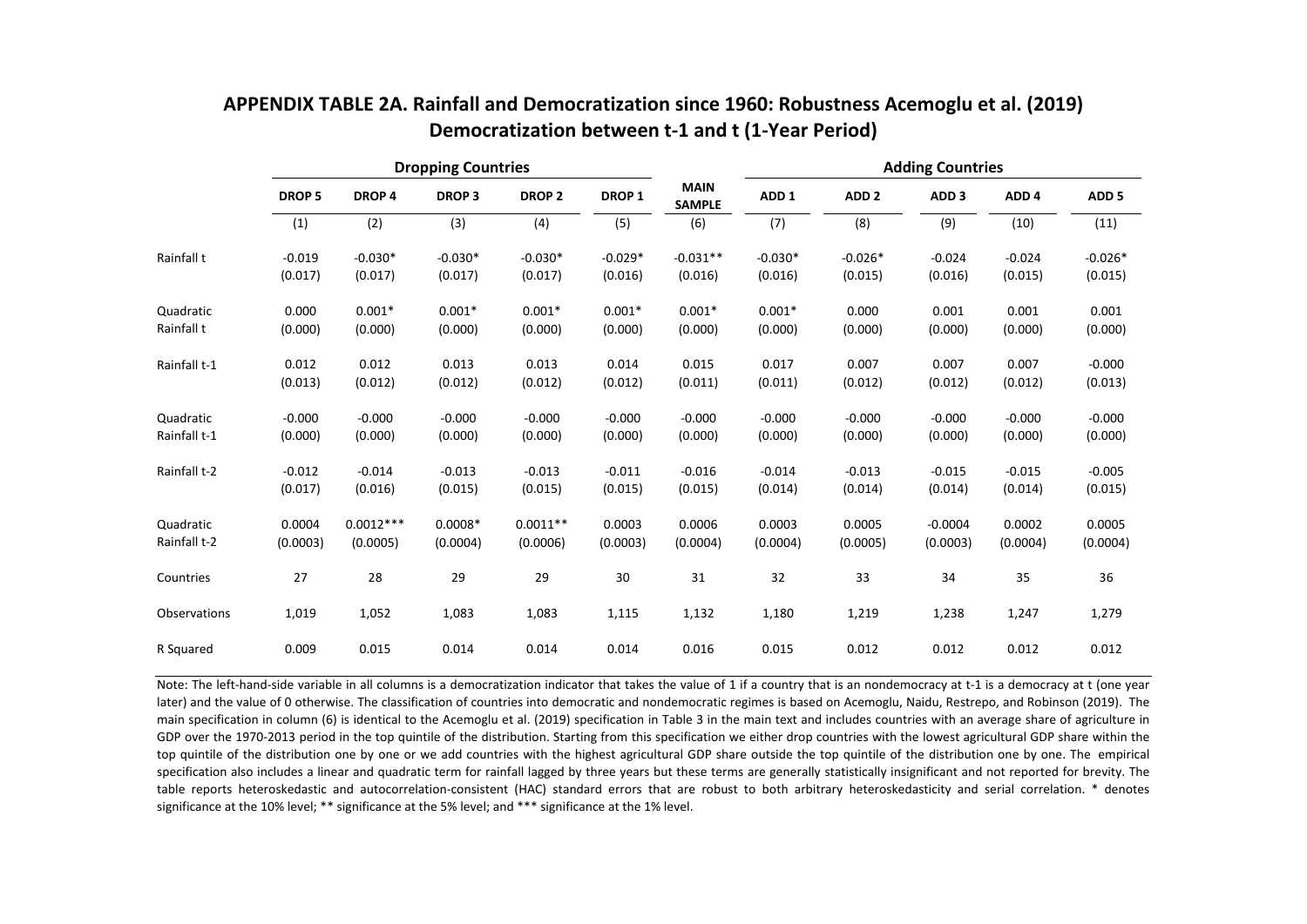|              |               |                   | <b>Dropping Countries</b> |               |                                                   |             |                  | <b>Adding Countries</b> |                  |                  |                  |
|--------------|---------------|-------------------|---------------------------|---------------|---------------------------------------------------|-------------|------------------|-------------------------|------------------|------------------|------------------|
|              | <b>DROP 5</b> | DROP <sub>4</sub> | <b>DROP3</b>              | <b>DROP 2</b> | <b>MAIN</b><br>DROP <sub>1</sub><br><b>SAMPLE</b> |             | ADD <sub>1</sub> | ADD <sub>2</sub>        | ADD <sub>3</sub> | ADD <sub>4</sub> | ADD <sub>5</sub> |
|              | (1)           | (2)               | (3)                       | (4)           | (5)                                               | (6)         | (7)              | (8)                     | (9)              | (10)             | (11)             |
| Rainfall t   | $-0.031$      | $-0.044**$        | $-0.043*$                 | $-0.043*$     | $-0.039*$                                         | $-0.044**$  | $-0.042**$       | $-0.036*$               | $-0.037*$        | $-0.038**$       | $-0.037*$        |
|              | (0.023)       | (0.022)           | (0.022)                   | (0.022)       | (0.021)                                           | (0.020)     | (0.020)          | (0.019)                 | (0.019)          | (0.019)          | (0.019)          |
| Quadratic    | 0.001         | $0.001*$          | $0.001*$                  | $0.001*$      | 0.001                                             | $0.001*$    | $0.001*$         | 0.001                   | 0.001            | 0.001            | 0.001            |
| Rainfall t   | (0.001)       | (0.001)           | (0.001)                   | (0.001)       | (0.000)                                           | (0.000)     | (0.000)          | (0.000)                 | (0.000)          | (0.000)          | (0.000)          |
| Rainfall t-1 | 0.003         | $-0.003$          | $-0.002$                  | $-0.002$      | $-0.004$                                          | $-0.008$    | $-0.006$         | 0.002                   | $-0.009$         | $-0.009$         | $-0.001$         |
|              | (0.023)       | (0.022)           | (0.022)                   | (0.022)       | (0.022)                                           | (0.021)     | (0.021)          | (0.020)                 | (0.020)          | (0.020)          | (0.020)          |
| Quadratic    | $-0.000$      | $-0.000$          | $-0.000$                  | $-0.000$      | $-0.000$                                          | $-0.000$    | $-0.000$         | $-0.000$                | 0.000            | 0.000            | $-0.000$         |
| Rainfall t-1 | (0.001)       | (0.001)           | (0.001)                   | (0.001)       | (0.001)                                           | (0.001)     | (0.001)          | (0.001)                 | (0.001)          | (0.001)          | (0.001)          |
| Rainfall t-2 | $-0.055***$   | $-0.058***$       | $-0.057***$               | $-0.057***$   | $-0.054***$                                       | $-0.060***$ | $-0.057***$      | $-0.054***$             | $-0.056***$      | $-0.056***$      | $-0.038*$        |
|              | (0.020)       | (0.020)           | (0.020)                   | (0.020)       | (0.019)                                           | (0.019)     | (0.018)          | (0.018)                 | (0.018)          | (0.018)          | (0.021)          |
| Quadratic    | $0.001**$     | $0.001**$         | $0.001**$                 | $0.001**$     | $0.001**$                                         | $0.001**$   | $0.001**$        | $0.001**$               | $0.001**$        | $0.001**$        | 0.001            |
| Rainfall t-2 | (0.000)       | (0.000)           | (0.000)                   | (0.000)       | (0.000)                                           | (0.000)     | (0.000)          | (0.000)                 | (0.000)          | (0.000)          | (0.001)          |
| Countries    | 27            | 28                | 29                        | 29            | 30                                                | 31          | 32               | 33                      | 34               | 35               | 36               |
| Observations | 990           | 1,023             | 1,052                     | 1,052         | 1,083                                             | 1,100       | 1,146            | 1,185                   | 1,203            | 1,210            | 1,242            |
| R Squared    | 0.032         | 0.042             | 0.040                     | 0.040         | 0.040                                             | 0.043       | 0.041            | 0.035                   | 0.033            | 0.033            | 0.027            |

## **APPENDIX TABLE 2B. Rainfall and Democratization since 1960: Robustness Acemoglu et al. (2019) Democratization between t‐1 and t+2 (3‐Year Period)**

Note: The left-hand-side variable in all columns is a democratization indicator that takes the value of 1 if a country that is an nondemocracy at t-1 is a democracy at t+2 (three years later) and the value of 0 otherwise. The classification of countries into democratic and nondemocratic regimes is based on Acemoglu, Naidu, Restrepo, and Robinson (2019). The main specification in column (6) is identical to the Acemoglu et al. (2019) specification in Table 3 in the main text and includes countries with an average share of agriculture in GDP over the 1970-2013 period in the top quintile of the distribution. Starting from this specification we either drop countries with the lowest agricultural GDP share within the top quintile of the distribution one by one or we add countries with the highest agricultural GDP share outside the top quintile of the distribution one by one. The empirical specification also includes <sup>a</sup> linear and quadratic term for rainfall lagged by three years but these terms are generally statistically insignificant and not reported for brevity. The table reports heteroskedastic and autocorrelationconsistent (HAC) standard errors that are robust to both arbitrary heteroskedasticity and serial correlation. \* denotes significance at the 10% level; \*\* significance at the 5% level; and \*\*\* significance at the 1% level.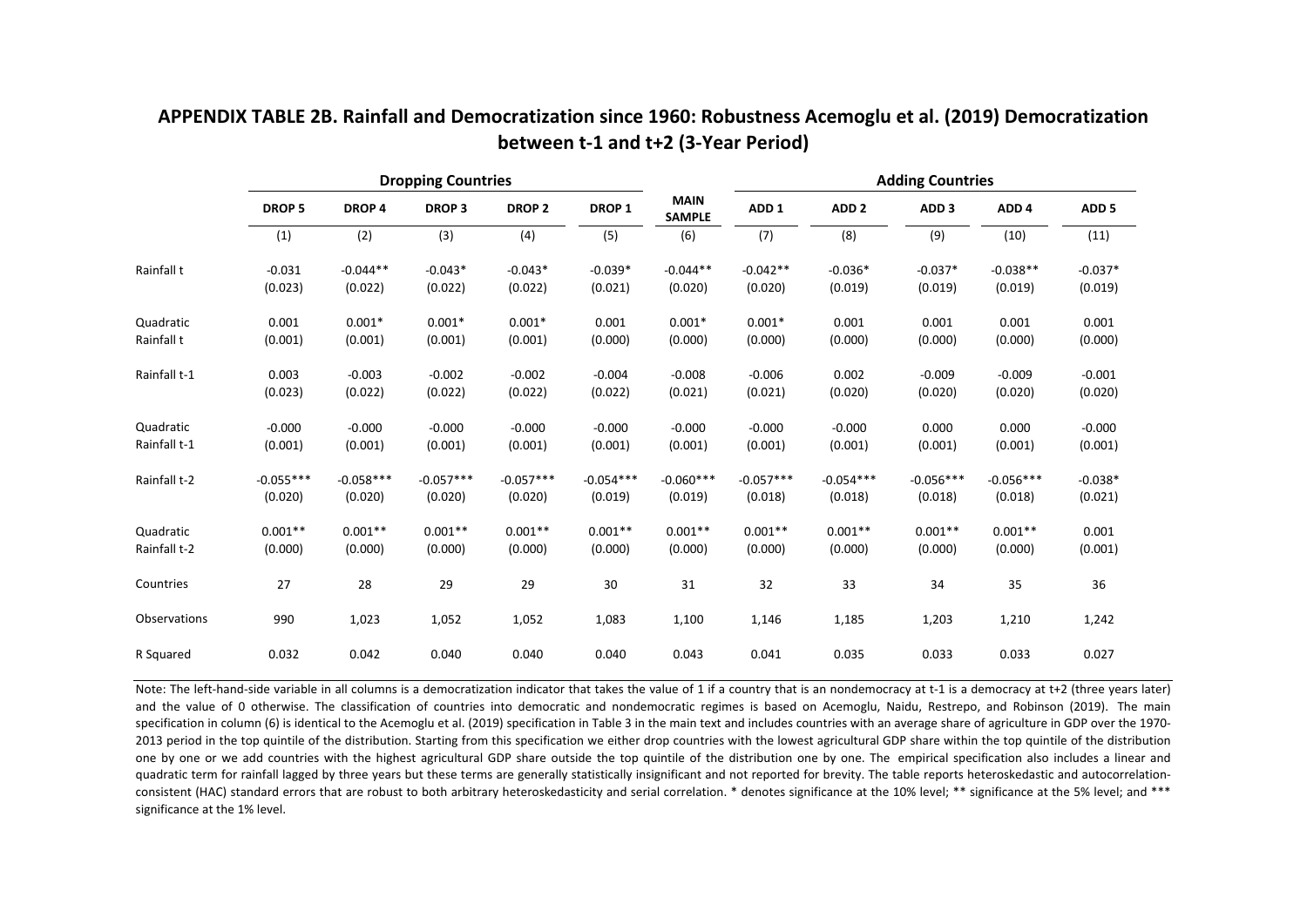### **APPENDIX TABLE 2C. Rainfall and Democratization since 1960: Robustness Acemoglu et al. (2019) Democratization between t‐1 and t+9 (10‐Year Period)**

|                           |                     |                       | <b>Dropping Countries</b> |                       |                      |                              | <b>Adding Countries</b> |                      |                      |                      |                       |  |  |
|---------------------------|---------------------|-----------------------|---------------------------|-----------------------|----------------------|------------------------------|-------------------------|----------------------|----------------------|----------------------|-----------------------|--|--|
|                           | <b>DROP 5</b>       | DROP <sub>4</sub>     | <b>DROP3</b>              | DROP <sub>2</sub>     | DROP <sub>1</sub>    | <b>MAIN</b><br><b>SAMPLE</b> | ADD <sub>1</sub>        | ADD <sub>2</sub>     | ADD <sub>3</sub>     | ADD <sub>4</sub>     | ADD <sub>5</sub>      |  |  |
|                           | (1)                 | (2)                   | (3)                       | (4)                   | (5)                  | (6)                          | (7)                     | (8)                  | (9)                  | (10)                 | (11)                  |  |  |
| Rainfall t                | $-0.034$            | $-0.054**$            | $-0.052**$                | $-0.052**$            | $-0.052**$           | $-0.056**$                   | $-0.054**$              | $-0.052**$           | $-0.063***$          | $-0.063***$          | $-0.039*$             |  |  |
|                           | (0.026)             | (0.024)               | (0.024)                   | (0.024)               | (0.023)              | (0.022)                      | (0.022)                 | (0.021)              | (0.021)              | (0.021)              | (0.022)               |  |  |
| Quadratic                 | 0.001               | $0.001*$              | $0.001*$                  | $0.001*$              | $0.001*$             | $0.001**$                    | $0.001*$                | $0.001**$            | $0.001***$           | $0.001***$           | $0.001*$              |  |  |
| Rainfall t                | (0.001)             | (0.001)               | (0.001)                   | (0.001)               | (0.001)              | (0.001)                      | (0.001)                 | (0.001)              | (0.001)              | (0.001)              | (0.001)               |  |  |
| Rainfall t-1              | $-0.040$            | $-0.054**$            | $-0.053**$                | $-0.053**$            | $-0.051**$           | $-0.051**$                   | $-0.048**$              | $-0.051**$           | $-0.051**$           | $-0.051**$           | $-0.043**$            |  |  |
|                           | (0.027)             | (0.025)               | (0.025)                   | (0.025)               | (0.024)              | (0.024)                      | (0.023)                 | (0.022)              | (0.021)              | (0.021)              | (0.020)               |  |  |
| Quadratic                 | 0.001               | $0.001**$             | $0.001**$                 | $0.001**$             | $0.001**$            | $0.001**$                    | $0.001*$                | $0.001**$            | $0.001**$            | $0.001**$            | $0.001**$             |  |  |
| Rainfall t-1              | (0.001)             | (0.001)               | (0.001)                   | (0.001)               | (0.001)              | (0.001)                      | (0.001)                 | (0.001)              | (0.001)              | (0.001)              | (0.000)               |  |  |
| Rainfall t-2              | $-0.039$<br>(0.028) | $-0.055**$<br>(0.025) | $-0.055**$<br>(0.025)     | $-0.055**$<br>(0.025) | $-0.048*$<br>(0.025) | $-0.051**$<br>(0.024)        | $-0.048**$<br>(0.024)   | $-0.042*$<br>(0.023) | $-0.037*$<br>(0.022) | $-0.037*$<br>(0.022) | $-0.046**$<br>(0.022) |  |  |
|                           |                     |                       |                           |                       |                      |                              |                         |                      |                      |                      |                       |  |  |
| Quadratic<br>Rainfall t-2 | 0.001<br>(0.001)    | $0.001**$<br>(0.001)  | $0.001**$<br>(0.001)      | $0.001**$<br>(0.001)  | $0.001*$<br>(0.001)  | $0.001**$<br>(0.001)         | $0.001*$<br>(0.001)     | $0.001*$<br>(0.001)  | 0.001<br>(0.001)     | 0.001<br>(0.001)     | $0.001**$<br>(0.001)  |  |  |
|                           |                     |                       |                           |                       |                      |                              |                         |                      |                      |                      |                       |  |  |
| Countries                 | 26                  | 27                    | 28                        | 28                    | 29                   | 30                           | 31                      | 32                   | 33                   | 33                   | 34                    |  |  |
| Observations              | 872                 | 905                   | 927                       | 927                   | 958                  | 975                          | 1,014                   | 1,048                | 1,065                | 1,065                | 1,090                 |  |  |
| R Squared                 | 0.013               | 0.029                 | 0.028                     | 0.028                 | 0.029                | 0.029                        | 0.027                   | 0.028                | 0.029                | 0.029                | 0.029                 |  |  |

Note: The left-hand-side variable in all columns is a democratization indicator that takes the value of 1 if a country that is an nondemocracy at t-1 is a democracy at t+9 (ten years later) and the value of 0 otherwise. The classification of countries into democratic and nondemocratic regimes is based on Acemoglu, Naidu, Restrepo, and Robinson (2019). The main specification in column (6) is identical to the Acemoglu et al. (2019) specification in Table 3 in the main text and includes countries with an average share of agriculture in GDP over the 1970-2013 period in the top quintile of the distribution. Starting from this specification we either drop countries with the lowest agricultural GDP share within the top quintile of the distribution one by one or we add countries with the highest agricultural GDP share outside the top quintile of the distribution one by one. The empirical specification also includes a linear and quadratic term for rainfall lagged by three years but these terms are generally statistically insignificant and not reported for brevity. The table reports heteroskedastic and autocorrelation-consistent (HAC) standard errors that are robust to both arbitrary heteroskedasticity and serial correlation. \* denotes significance at the 10% level; \*\* significance at the 5% level; and \*\*\* significance at the 1% level.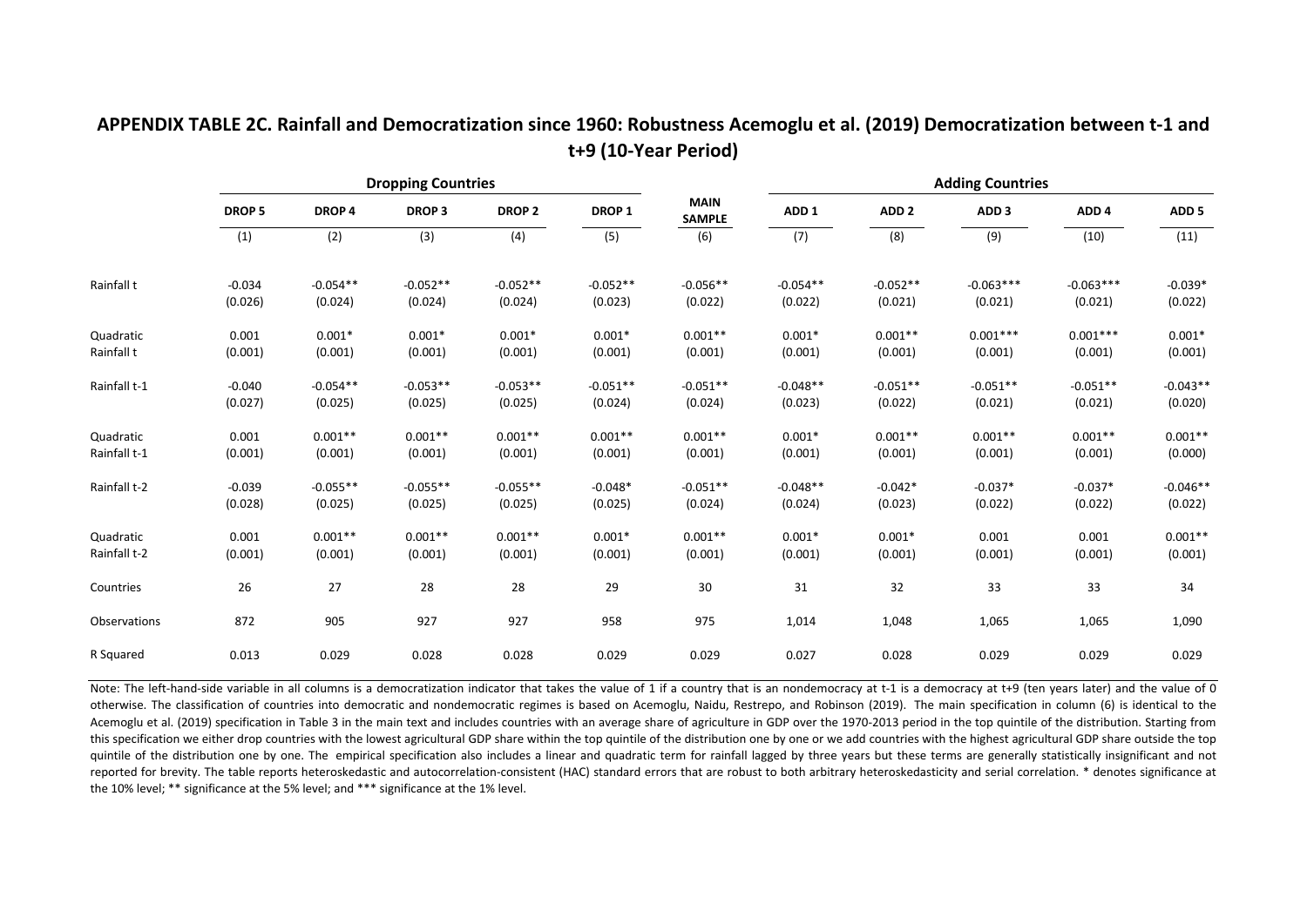|              |               |                   | <b>Dropping Countries</b> |                   |                   |                              | <b>Adding Countries</b> |                  |                  |                  |                  |  |
|--------------|---------------|-------------------|---------------------------|-------------------|-------------------|------------------------------|-------------------------|------------------|------------------|------------------|------------------|--|
|              | <b>DROP 5</b> | DROP <sub>4</sub> | <b>DROP3</b>              | DROP <sub>2</sub> | DROP <sub>1</sub> | <b>MAIN</b><br><b>SAMPLE</b> | ADD <sub>1</sub>        | ADD <sub>2</sub> | ADD <sub>3</sub> | ADD <sub>4</sub> | ADD <sub>5</sub> |  |
|              | (1)           | (2)               | (3)                       | (4)               | (5)               | (6)                          | (7)                     | (8)              | (9)              | (10)             | (11)             |  |
| Rainfall t   | $-0.034*$     | $-0.034**$        | $-0.034**$                | $-0.034**$        | $-0.032**$        | $-0.031**$                   | $-0.030**$              | $-0.027**$       | $-0.023*$        | $-0.023*$        | $-0.019*$        |  |
|              | (0.018)       | (0.016)           | (0.016)                   | (0.016)           | (0.015)           | (0.015)                      | (0.014)                 | (0.013)          | (0.012)          | (0.012)          | (0.011)          |  |
| Quadratic    | $0.001*$      | $0.001*$          | $0.001*$                  | $0.001*$          | $0.001*$          | $0.001*$                     | $0.001*$                | 0.001            | 0.001            | 0.001            | 0.001            |  |
| Rainfall t   | (0.001)       | (0.000)           | (0.000)                   | (0.000)           | (0.000)           | (0.000)                      | (0.000)                 | (0.000)          | (0.000)          | (0.000)          | (0.000)          |  |
| Rainfall t-1 | 0.020         | 0.010             | 0.010                     | 0.010             | 0.012             | 0.011                        | 0.012                   | 0.010            | 0.014            | 0.014            | 0.009            |  |
|              | (0.014)       | (0.014)           | (0.014)                   | (0.014)           | (0.013)           | (0.012)                      | (0.012)                 | (0.011)          | (0.011)          | (0.011)          | (0.011)          |  |
| Quadratic    | $-0.000$      | $-0.000$          | $-0.000$                  | $-0.000$          | $-0.000$          | $-0.000$                     | $-0.000$                | $-0.000$         | $-0.000$         | $-0.000$         | $-0.000$         |  |
| Rainfall t-1 | (0.000)       | (0.000)           | (0.000)                   | (0.000)           | (0.000)           | (0.000)                      | (0.000)                 | (0.000)          | (0.000)          | (0.000)          | (0.000)          |  |
| Rainfall t-2 | $-0.026*$     | $-0.028*$         | $-0.028*$                 | $-0.028*$         | $-0.025*$         | $-0.021$                     | $-0.019$                | $-0.015$         | $-0.024**$       | $-0.024**$       | $-0.028**$       |  |
|              | (0.016)       | (0.015)           | (0.015)                   | (0.015)           | (0.014)           | (0.013)                      | (0.013)                 | (0.011)          | (0.012)          | (0.012)          | (0.012)          |  |
| Quadratic    | 0.000         | 0.000             | 0.000                     | 0.000             | 0.000             | 0.000                        | 0.000                   | 0.000            | 0.001            | 0.001            | $0.001*$         |  |
| Rainfall t-2 | (0.000)       | (0.000)           | (0.000)                   | (0.000)           | (0.000)           | (0.000)                      | (0.000)                 | (0.000)          | (0.000)          | (0.000)          | (0.000)          |  |
| Countries    | 23            | 24                | 24                        | 24                | 25                | 26                           | 27                      | 28               | 29               | 29               | 30               |  |
| Observations | 948           | 989               | 989                       | 989               | 1,021             | 1,054                        | 1,102                   | 1,162            | 1,178            | 1,178            | 1,210            |  |
| R Squared    | 0.030         | 0.034             | 0.034                     | 0.034             | 0.032             | 0.029                        | 0.028                   | 0.026            | 0.024            | 0.024            | 0.024            |  |

#### **APPENDIX TABLE 3A. Rainfall and Democratization since 1960: Robustness Przeworski et al. (2000) Democratization between t‐1 and t (1‐Year Period)**

Note: The left-hand-side variable in all columns is a democratization indicator that takes the value of 1 if a country that is an nondemocracy at t-1 is a democracy at t (one year later) and the value of 0 otherwise. The classification of countries into democratic and nondemocratic regimes is based on Przeworski, Alvarez, Cheibub, and Limongi (2000) as updated by Cheibub, Gandhi, and Vreeland (2010) and Bjornskov and Rode (2017). The main specification in column (6) is identical to the Przeworski et al. (2000) specification in Table 3 in the main text and includes countries with an average share of agriculture in GDP over the 1970‐2013 period in the top quintile of the distribution. Starting from this specification we either drop countries with the lowest agricultural GDP share within the top quintile of the distribution one by one or we add countries with the highest agricultural GDP share outside the top quintile of the distribution one by one. The empirical specification also includes a linear and quadratic term for rainfall lagged by three years but these terms are generally statistically insignificant and not reported for brevity. The table reports heteroskedastic and autocorrelation-consistent (HAC) standard errors that are robust to both arbitrary heteroskedasticity and serial correlation. \* denotes significance at the 10% level; \*\* significance at the 5% level; and \*\*\* significance at the 1% level.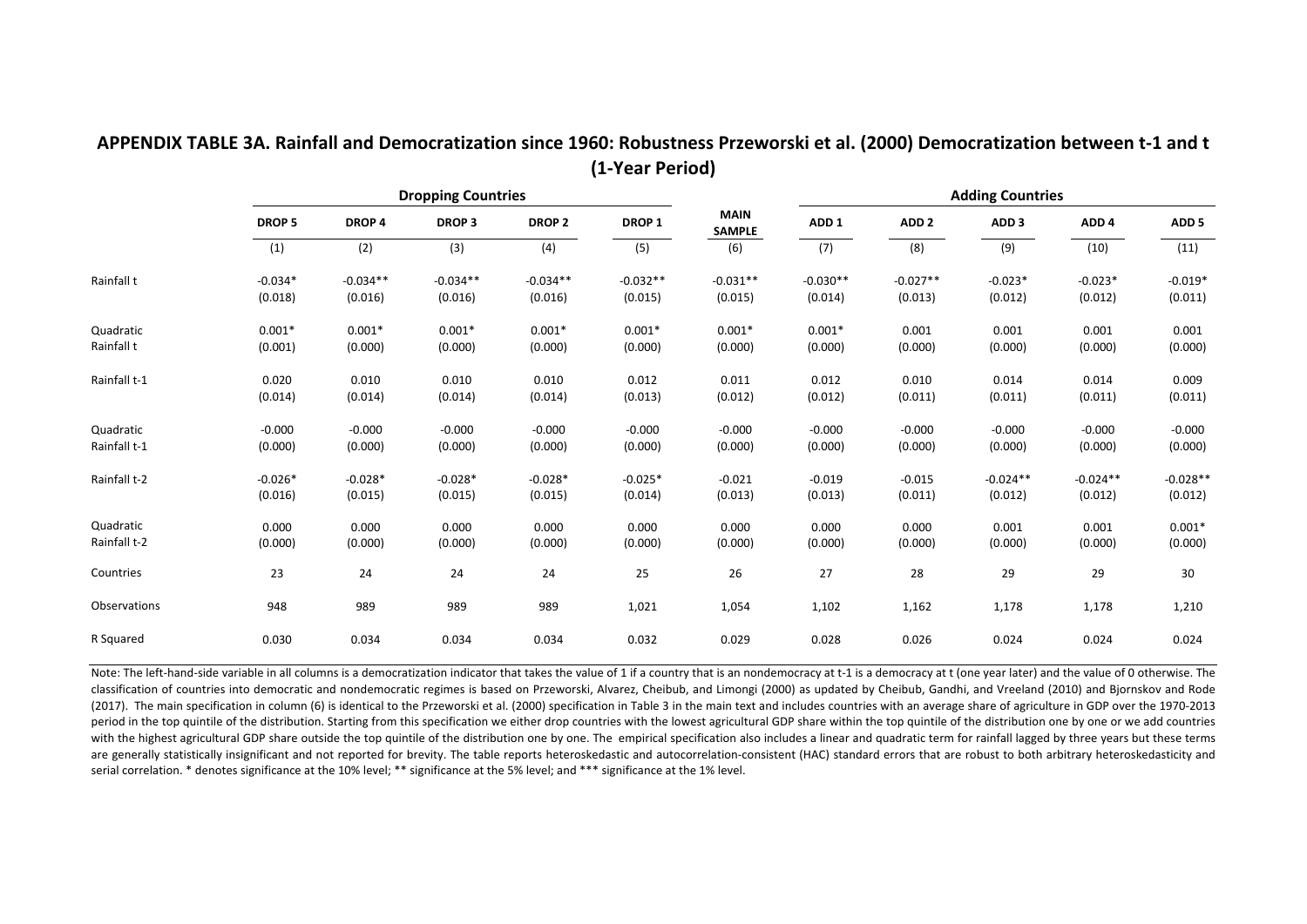|              |           |                   | <b>Dropping Countries</b> |                   |                   |                              | <b>Adding Countries</b> |                  |                  |                  |                  |  |
|--------------|-----------|-------------------|---------------------------|-------------------|-------------------|------------------------------|-------------------------|------------------|------------------|------------------|------------------|--|
|              | DROP 5    | DROP <sub>4</sub> | <b>DROP3</b>              | DROP <sub>2</sub> | DROP <sub>1</sub> | <b>MAIN</b><br><b>SAMPLE</b> | ADD <sub>1</sub>        | ADD <sub>2</sub> | ADD <sub>3</sub> | ADD <sub>4</sub> | ADD <sub>5</sub> |  |
|              | (1)       | (2)               | (3)                       | (4)               | (5)               | (6)                          | (7)                     | (8)              | (9)              | (10)             | (11)             |  |
| Rainfall t   | $-0.043*$ | $-0.052**$        | $-0.052**$                | $-0.052**$        | $-0.047**$        | $-0.043**$                   | $-0.039**$              | $-0.034*$        | $-0.033*$        | $-0.033*$        | $-0.045**$       |  |
|              | (0.024)   | (0.023)           | (0.023)                   | (0.023)           | (0.021)           | (0.020)                      | (0.020)                 | (0.018)          | (0.017)          | (0.017)          | (0.019)          |  |
| Quadratic    | 0.001     | $0.001**$         | $0.001**$                 | $0.001**$         | $0.001*$          | $0.001*$                     | $0.001*$                | $0.001*$         | $0.001*$         | $0.001*$         | $0.001**$        |  |
| Rainfall t   | (0.001)   | (0.001)           | (0.001)                   | (0.001)           | (0.001)           | (0.001)                      | (0.001)                 | (0.000)          | (0.000)          | (0.000)          | (0.001)          |  |
| Rainfall t-1 | $-0.011$  | $-0.026$          | $-0.026$                  | $-0.026$          | $-0.025$          | $-0.020$                     | $-0.017$                | $-0.013$         | $-0.016$         | $-0.016$         | $-0.019$         |  |
|              | (0.020)   | (0.020)           | (0.020)                   | (0.020)           | (0.019)           | (0.018)                      | (0.018)                 | (0.015)          | (0.016)          | (0.016)          | (0.015)          |  |
| Quadratic    | 0.000     | 0.000             | 0.000                     | 0.000             | 0.000             | 0.000                        | 0.000                   | 0.000            | 0.000            | 0.000            | 0.000            |  |
| Rainfall t-1 | (0.000)   | (0.000)           | (0.000)                   | (0.000)           | (0.000)           | (0.000)                      | (0.000)                 | (0.000)          | (0.000)          | (0.000)          | (0.000)          |  |
| Rainfall t-2 | $-0.035*$ | $-0.042**$        | $-0.042**$                | $-0.042**$        | $-0.039**$        | $-0.034*$                    | $-0.031*$               | $-0.024*$        | $-0.030*$        | $-0.030*$        | $-0.022$         |  |
|              | (0.021)   | (0.020)           | (0.020)                   | (0.020)           | (0.019)           | (0.017)                      | (0.017)                 | (0.014)          | (0.015)          | (0.015)          | (0.017)          |  |
| Quadratic    | 0.001     | 0.001             | 0.001                     | 0.001             | 0.001             | 0.001                        | 0.001                   | 0.000            | 0.001            | 0.001            | 0.001            |  |
|              | (0.000)   | (0.000)           | (0.000)                   | (0.000)           | (0.000)           | (0.000)                      | (0.000)                 | (0.000)          | (0.000)          | (0.000)          | (0.000)          |  |
| Countries    | 23        | 24                | 24                        | 24                | 25                | 26                           | 27                      | 28               | 29               | 29               | 30               |  |
| Observations | 913       | 954               | 954                       | 954               | 985               | 1,016                        | 1,062                   | 1,120            | 1,134            | 1,134            | 1,166            |  |
| R Squared    | 0.022     | 0.035             | 0.035                     | 0.035             | 0.035             | 0.031                        | 0.028                   | 0.025            | 0.024            | 0.024            | 0.031            |  |

## **APPENDIX TABLE 3B. Rainfall and Democratization since 1960: Robustness Przeworski et al. (2000) Democratization between t‐1 and t+2 (3‐Year Period)**

Note: The left-hand-side variable in all columns is a democratization indicator that takes the value of 1 if a country that is an nondemocracy at t-1 is a democracy at t+2 (two years later) and the value of 0 otherwise. Th classification of countries into democratic and nondemocratic regimes is based on Przeworski, Alvarez, Cheibub, and Limongi (2000) as updated by Cheibub, Gandhi, and Vreeland (2010) and Bjornskov and Rode (2017). The main specification in column (6) is identical to the Przeworski et al. (2000) specification in Table 3 in the main text and includes countries with an average share of agriculture in GDP over the 1970-2013 period in th top quintile of the distribution. Starting from this specification we either drop countries with the lowest agricultural GDP share within the top quintile of the distribution one by one or we add countries with the highest agricultural GDP share outside the top quintile of the distribution one by one. The empirical specification also includes a linear and quadratic term for rainfall lagged by three years but these terms are generally statistically insignificant and not reported for brevity. The table reports heteroskedastic and autocorrelation-consistent (HAC) standard errors that are robust to both arbitrary heteroskedasticity and serial correlation. denotes significance at the 10% level; \*\* significance at the 5% level; and \*\*\* significance at the 1% level.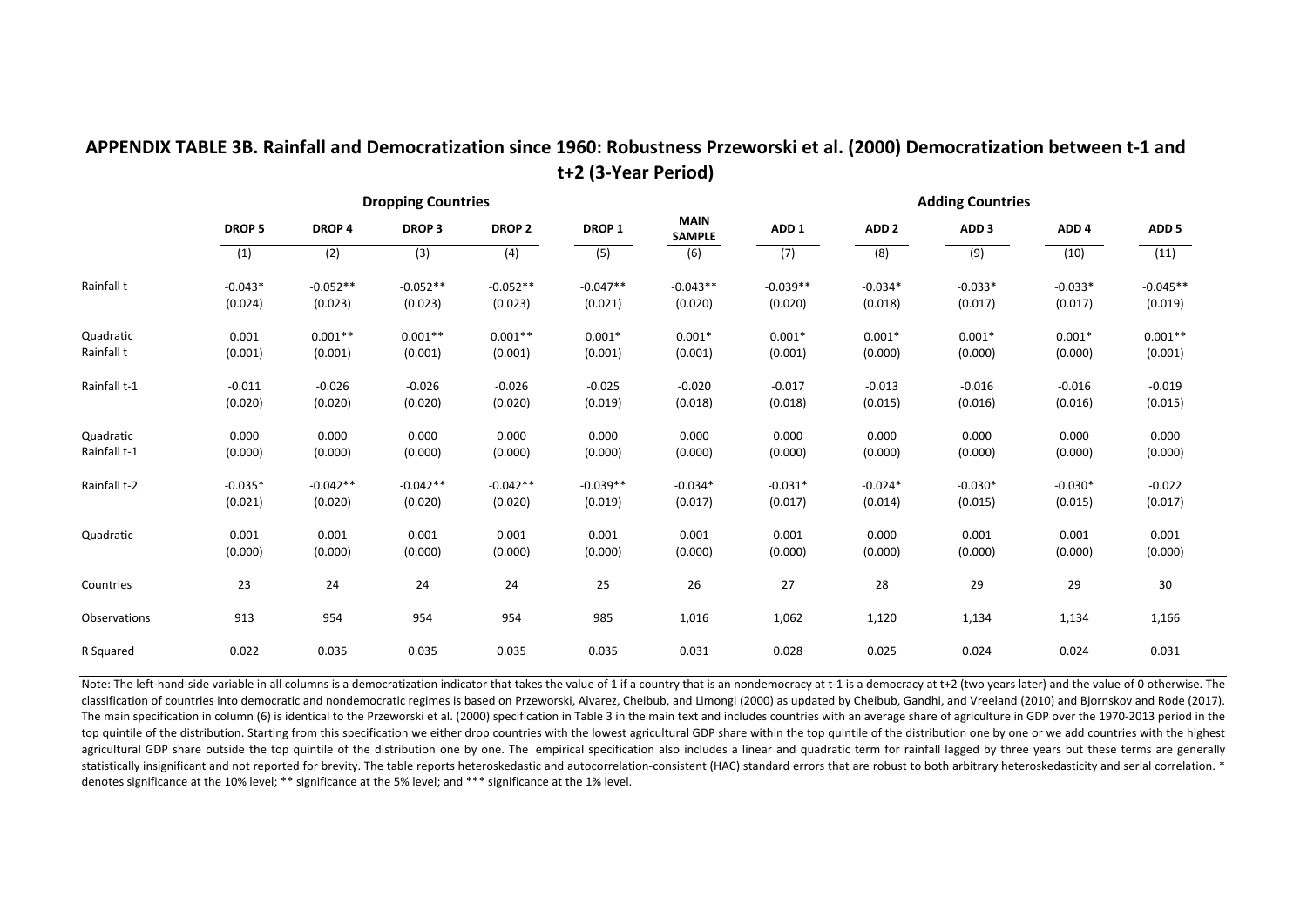| APPENDIX TABLE 3C. Rainfall and Democratization since 1960: : Robustness Przeworski et al. (2000) Democratization between t-1 and |
|-----------------------------------------------------------------------------------------------------------------------------------|
| t+9 (10-Year Period)                                                                                                              |

|                        |              |                   | <b>Dropping Countries</b> |               |                   |                              | <b>Adding Countries</b> |                  |                  |                  |                  |  |
|------------------------|--------------|-------------------|---------------------------|---------------|-------------------|------------------------------|-------------------------|------------------|------------------|------------------|------------------|--|
|                        | <b>DROP5</b> | DROP <sub>4</sub> | <b>DROP3</b>              | <b>DROP 2</b> | DROP <sub>1</sub> | <b>MAIN</b><br><b>SAMPLE</b> | ADD <sub>1</sub>        | ADD <sub>2</sub> | ADD <sub>3</sub> | ADD <sub>4</sub> | ADD <sub>5</sub> |  |
|                        | (1)          | (2)               | (3)                       | (4)           | (5)               | (6)                          | (7)                     | (8)              | (9)              | (10)             | (11)             |  |
| Rainfall t             | $-0.018$     | $-0.045**$        | $-0.045**$                | $-0.045**$    | $-0.044**$        | $-0.042**$                   | $-0.039*$               | $-0.035*$        | $-0.030$         | $-0.030$         | $-0.018$         |  |
|                        | (0.023)      | (0.023)           | (0.023)                   | (0.023)       | (0.022)           | (0.021)                      | (0.021)                 | (0.018)          | (0.019)          | (0.019)          | (0.019)          |  |
| Quadratic Rainfall t   | 0.000        | 0.001             | 0.001                     | 0.001         | 0.001             | 0.001                        | 0.001                   | 0.001            | 0.001            | 0.001            | 0.000            |  |
|                        | (0.001)      | (0.001)           | (0.001)                   | (0.001)       | (0.001)           | (0.001)                      | (0.001)                 | (0.001)          | (0.001)          | (0.001)          | (0.001)          |  |
| Rainfall t-1           | $-0.033$     | $-0.053**$        | $-0.053**$                | $-0.053**$    | $-0.048**$        | $-0.044**$                   | $-0.041**$              | $-0.038**$       | $-0.027$         | $-0.027$         | $-0.025$         |  |
|                        | (0.024)      | (0.022)           | (0.022)                   | (0.022)       | (0.022)           | (0.020)                      | (0.020)                 | (0.018)          | (0.018)          | (0.018)          | (0.018)          |  |
| Quadratic Rainfall t-1 | 0.001        | $0.001*$          | $0.001*$                  | $0.001*$      | $0.001*$          | $0.001*$                     | 0.001                   | $0.001*$         | 0.000            | 0.000            | 0.000            |  |
|                        | (0.001)      | (0.001)           | (0.001)                   | (0.001)       | (0.001)           | (0.001)                      | (0.001)                 | (0.000)          | (0.001)          | (0.001)          | (0.001)          |  |
| Rainfall t-2           | $-0.025$     | $-0.039*$         | $-0.039*$                 | $-0.039*$     | $-0.031$          | $-0.029$                     | $-0.025$                | $-0.021$         | $-0.015$         | $-0.015$         | $-0.030$         |  |
|                        | (0.023)      | (0.022)           | (0.022)                   | (0.022)       | (0.022)           | (0.021)                      | (0.020)                 | (0.018)          | (0.019)          | (0.019)          | (0.019)          |  |
| Quadratic Rainfall t-2 | 0.000        | 0.001             | 0.001                     | 0.001         | 0.001             | 0.000                        | 0.000                   | 0.000            | 0.000            | 0.000            | 0.001            |  |
|                        | (0.001)      | (0.001)           | (0.001)                   | (0.001)       | (0.001)           | (0.001)                      | (0.001)                 | (0.000)          | (0.001)          | (0.001)          | (0.001)          |  |
| Countries              | 23           | 24                | 24                        | 24            | 25                | 26                           | 27                      | 28               | 29               | 29               | 30               |  |
| Observations           | 799          | 840               | 840                       | 840           | 871               | 895                          | 934                     | 985              | 998              | 998              | 1,023            |  |
| R Squared              | 0.008        | 0.023             | 0.023                     | 0.023         | 0.021             | 0.020                        | 0.017                   | 0.017            | 0.017            | 0.017            | 0.023            |  |

Note: The left-hand-side variable in all columns is a democratization indicator that takes the value of 1 if a country that is an nondemocracy at t-1 is a democracy at t+9 (ten years later) and the value of 0 otherwise. Th classification of countries into democratic and nondemocratic regimes is based on Przeworski, Alvarez, Cheibub, and Limongi (2000) as updated by Cheibub, Gandhi, and Vreeland (2010) and Bjornskov and Rode (2017). The main specification in column (6) is identical to the Przeworski et al. (2000) specification in Table 3 in the main text and includes countries with an average share of agriculture in GDP over the 1970-2013 period in the to quintile of the distribution. Starting from this specification we either drop countries with the lowest agricultural GDP share within the top quintile of the distribution one by one or we add countries with the highest agricultural GDP share outside the top quintile of the distribution one by one. The empirical specification also includes a linear and quadratic term for rainfall lagged by three years but these terms are generally statist insignificant and not reported for brevity. The table reports heteroskedastic and autocorrelation-consistent (HAC) standard errors that are robust to both arbitrary heteroskedasticity and serial correlation. \* denotes significance at the 10% level; \*\* significance at the 5% level; and \*\*\* significance at the 1% level.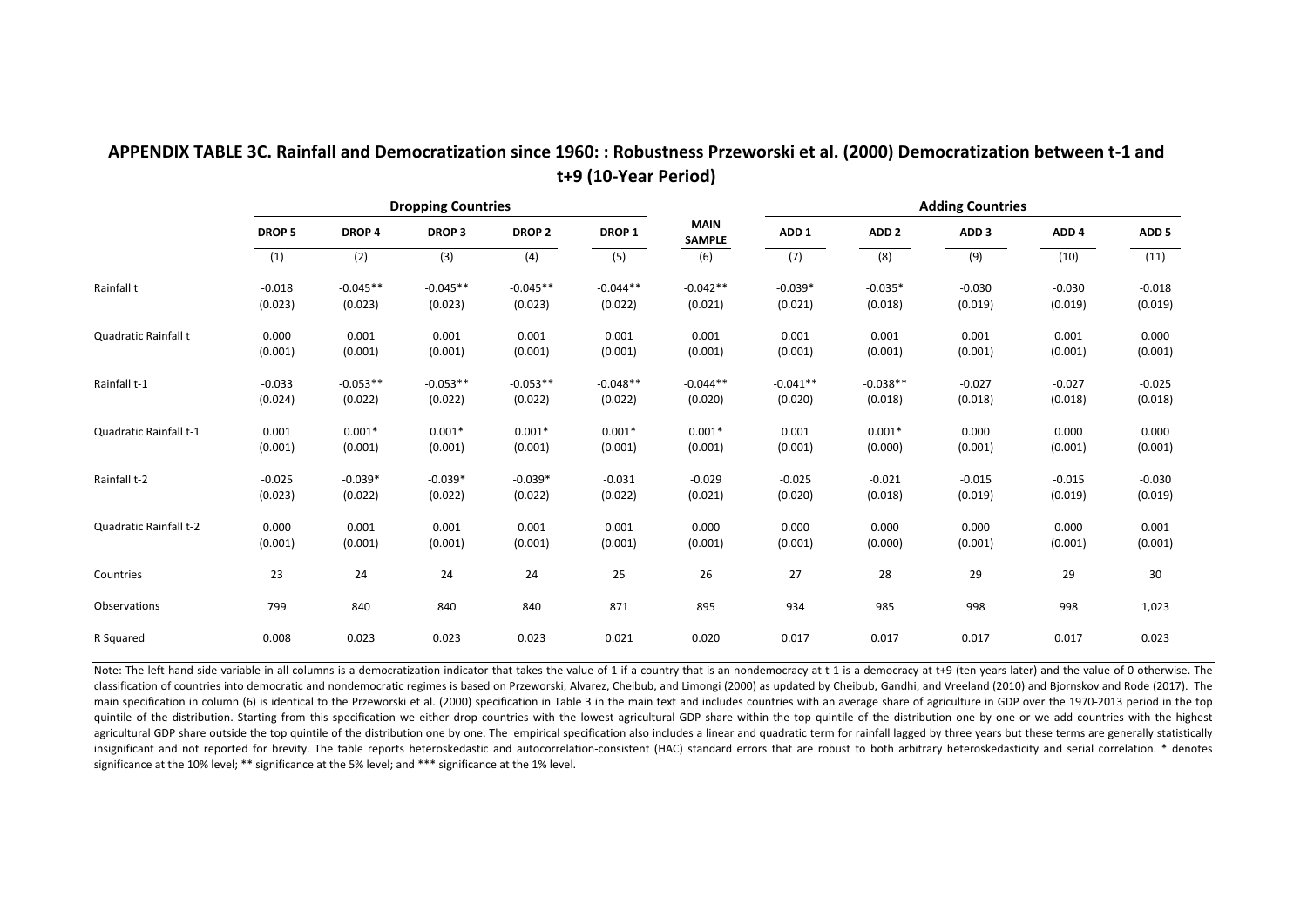|              |               |              | <b>Dropping Countries</b> |                   |                   |                              |                  |                  | <b>Adding Countries</b> |                  |                  |
|--------------|---------------|--------------|---------------------------|-------------------|-------------------|------------------------------|------------------|------------------|-------------------------|------------------|------------------|
|              | <b>DROP 5</b> | <b>DROP4</b> | <b>DROP3</b>              | DROP <sub>2</sub> | DROP <sub>1</sub> | <b>MAIN</b><br><b>SAMPLE</b> | ADD <sub>1</sub> | ADD <sub>2</sub> | ADD <sub>3</sub>        | ADD <sub>4</sub> | ADD <sub>5</sub> |
|              | (1)           | (2)          | (3)                       | (4)               | (5)               | (6)                          | (7)              | (8)              | (9)                     | (10)             | (11)             |
| Rainfall t   | $-0.012$      | $-0.015$     | $-0.015$                  | $-0.015$          | $-0.013$          | $-0.012$                     | $-0.011$         | $-0.011$         | $-0.012$                | $-0.012$         | $-0.018$         |
|              | (0.013)       | (0.012)      | (0.012)                   | (0.012)           | (0.012)           | (0.011)                      | (0.011)          | (0.011)          | (0.012)                 | (0.012)          | (0.011)          |
| Quadratic    | 0.000         | 0.000        | 0.000                     | 0.000             | 0.000             | 0.000                        | 0.000            | 0.000            | 0.000                   | 0.000            | 0.000            |
| Rainfall t   | (0.000)       | (0.000)      | (0.000)                   | (0.000)           | (0.000)           | (0.000)                      | (0.000)          | (0.000)          | (0.000)                 | (0.000)          | (0.000)          |
| Rainfall t-1 | $-0.036*$     | $-0.035**$   | $-0.035**$                | $-0.035**$        | $-0.034**$        | $-0.033**$                   | $-0.031**$       | $-0.025*$        | $-0.018$                | $-0.018$         | $-0.023*$        |
|              | (0.020)       | (0.017)      | (0.017)                   | (0.017)           | (0.016)           | (0.015)                      | (0.015)          | (0.014)          | (0.013)                 | (0.013)          | (0.013)          |
| Quadratic    | $0.001*$      | $0.001*$     | $0.001*$                  | $0.001*$          | $0.001*$          | $0.001*$                     | $0.001*$         | 0.001            | 0.000                   | 0.000            | 0.001            |
| Rainfall t-1 | (0.001)       | (0.000)      | (0.000)                   | (0.000)           | (0.000)           | (0.000)                      | (0.000)          | (0.000)          | (0.000)                 | (0.000)          | (0.000)          |
| Rainfall t-2 | 0.019         | 0.010        | 0.010                     | 0.010             | 0.012             | 0.014                        | 0.014            | 0.012            | 0.006                   | 0.006            | 0.013            |
|              | (0.015)       | (0.013)      | (0.013)                   | (0.013)           | (0.013)           | (0.012)                      | (0.012)          | (0.013)          | (0.014)                 | (0.014)          | (0.014)          |
| Quadratic    | $-0.000$      | $-0.000$     | $-0.000$                  | $-0.000$          | $-0.000$          | $-0.000$                     | $-0.000$         | $-0.000$         | $-0.000$                | $-0.000$         | $-0.000$         |
| Rainfall t-2 | (0.000)       | (0.000)      | (0.000)                   | (0.000)           | (0.000)           | (0.000)                      | (0.000)          | (0.000)          | (0.000)                 | (0.000)          | (0.000)          |
| Countries    | 23            | 24           | 24                        | 24                | 25                | 26                           | 27               | 28               | 29                      | 29               | 30               |
| Observations | 940           | 984          | 984                       | 984               | 1,016             | 1,049                        | 1,097            | 1,144            | 1,163                   | 1,163            | 1,208            |
| R Squared    | 0.020         | 0.019        | 0.019                     | 0.019             | 0.017             | 0.017                        | 0.016            | 0.011            | 0.011                   | 0.011            | 0.019            |

## **APPENDIX TABLE 4A. Rainfall and Democratization since 1960: Robustness Geddes et al. (2014) Democratization between t‐1 and t (1‐Year Period)**

Note: The left-hand-side variable in all columns is a democratization indicator that takes the value of 1 if a country that is an nondemocracy at t-1 is a democracy at t (one year later) and the value of 0 otherwise. The classification of countries into democratic and nondemocratic regimes is based on Geddes, Wright, and Frantz (2014). The main specification in column (6) is identical to the Geddes et al. (2014) specification in Table 3 in the main text and includes countries with an average share of agriculture in GDP over the 1970-2013 period in the top quintile of the distribution. Starting from this specification we either drop countries with the lowest agricultural GDP share within the top quintile of the distribution one by one or we add countries with the highest agricultural GDP share outside the top quintile of the distribution one by one. The empirical specification also includes a linear and quadratic term for rainfall lagged by three years but these terms are generally statistically insignificant and not reported for brevity. The table reports heteroskedastic and autocorrelation-consistent (HAC) standard errors that are robust to both arbitrary heteroskedasticity and serial correlation. \* denotes significance at the 10% level; \*\* significance at the 5% level; and \*\*\* significance at the 1% level.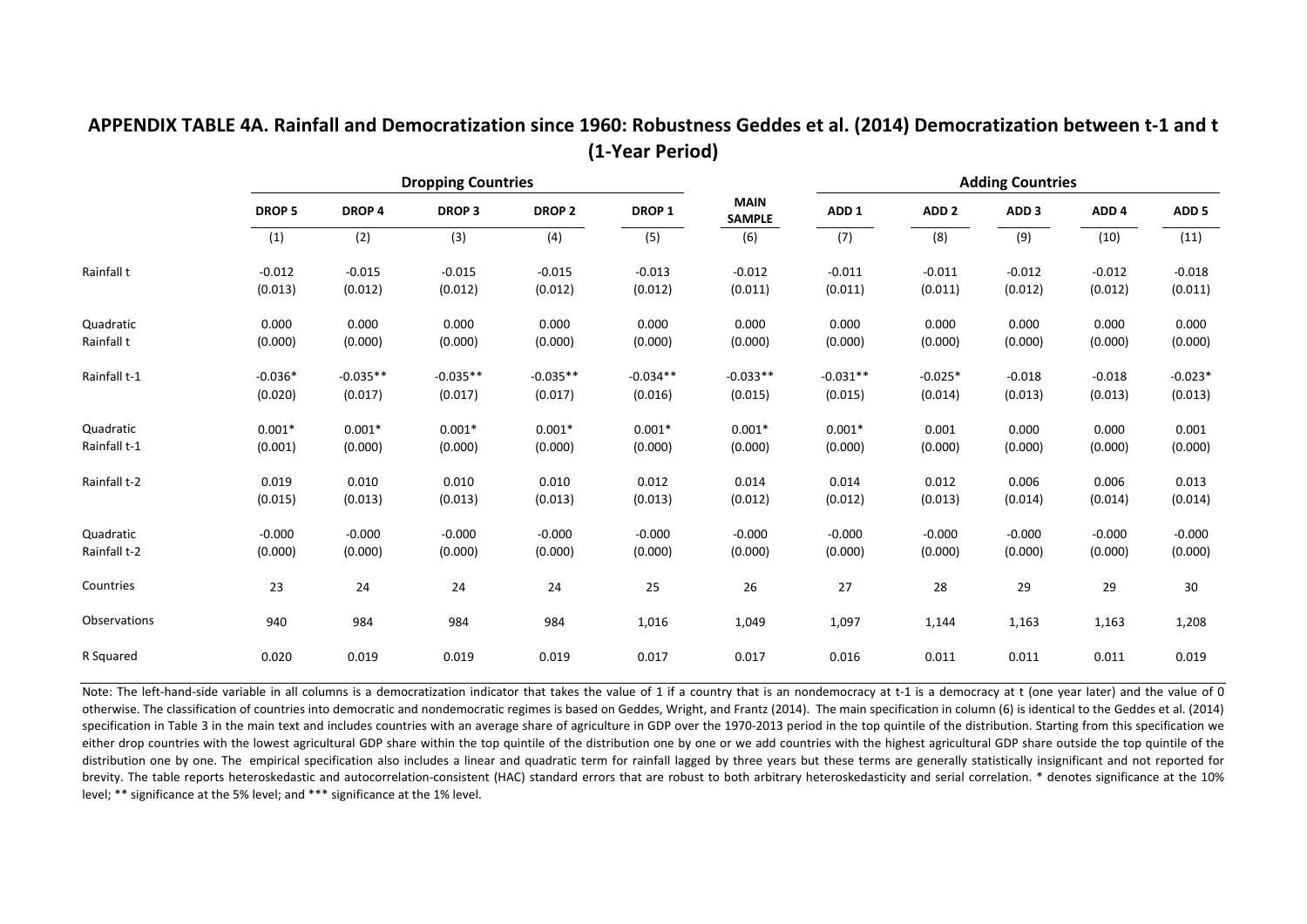|              |               |           | <b>Dropping Countries</b> |                   |                   |                              |                  |                  | <b>Adding Countries</b> |                  |                  |
|--------------|---------------|-----------|---------------------------|-------------------|-------------------|------------------------------|------------------|------------------|-------------------------|------------------|------------------|
|              | <b>DROP 5</b> | DROP 4    | <b>DROP3</b>              | DROP <sub>2</sub> | DROP <sub>1</sub> | <b>MAIN</b><br><b>SAMPLE</b> | ADD <sub>1</sub> | ADD <sub>2</sub> | ADD <sub>3</sub>        | ADD <sub>4</sub> | ADD <sub>5</sub> |
|              | (1)           | (2)       | (3)                       | (4)               | (5)               | (6)                          | (7)              | (8)              | (9)                     | (10)             | (11)             |
| Rainfall t   | $-0.005$      | $-0.017$  | $-0.017$                  | $-0.017$          | $-0.013$          | $-0.011$                     | $-0.009$         | $-0.002$         | $-0.003$                | $-0.003$         | $-0.016$         |
|              | (0.022)       | (0.019)   | (0.019)                   | (0.019)           | (0.018)           | (0.017)                      | (0.017)          | (0.016)          | (0.017)                 | (0.017)          | (0.018)          |
| Quadratic    | $-0.000$      | 0.000     | 0.000                     | 0.000             | 0.000             | 0.000                        | 0.000            | $-0.000$         | 0.000                   | 0.000            | 0.000            |
| Rainfall t   | (0.000)       | (0.000)   | (0.000)                   | (0.000)           | (0.000)           | (0.000)                      | (0.000)          | (0.000)          | (0.000)                 | (0.000)          | (0.000)          |
| Rainfall t-1 | $-0.030$      | $-0.038*$ | $-0.038*$                 | $-0.038*$         | $-0.036*$         | $-0.032*$                    | $-0.032*$        | $-0.022$         | $-0.025$                | $-0.025$         | $-0.024$         |
|              | (0.024)       | (0.022)   | (0.022)                   | (0.022)           | (0.021)           | (0.019)                      | (0.019)          | (0.018)          | (0.018)                 | (0.018)          | (0.016)          |
| Quadratic    | 0.001         | $0.001*$  | $0.001*$                  | $0.001*$          | $0.001*$          | $0.001*$                     | $0.001*$         | 0.001            | $0.001*$                | $0.001*$         | $0.001*$         |
| Rainfall t-1 | (0.001)       | (0.001)   | (0.001)                   | (0.001)           | (0.001)           | (0.001)                      | (0.001)          | (0.000)          | (0.000)                 | (0.000)          | (0.000)          |
| Rainfall t-2 | $-0.006$      | $-0.019$  | $-0.019$                  | $-0.019$          | $-0.020$          | $-0.018$                     | $-0.016$         | $-0.005$         | $-0.015$                | $-0.015$         | $-0.003$         |
|              | (0.019)       | (0.019)   | (0.019)                   | (0.019)           | (0.018)           | (0.017)                      | (0.017)          | (0.016)          | (0.017)                 | (0.017)          | (0.019)          |
| Quadratic    | $-0.000$      | 0.000     | 0.000                     | 0.000             | 0.000             | 0.000                        | 0.000            | $-0.000$         | 0.000                   | 0.000            | 0.000            |
| Rainfall t-2 | (0.000)       | (0.000)   | (0.000)                   | (0.000)           | (0.000)           | (0.000)                      | (0.000)          | (0.000)          | (0.000)                 | (0.000)          | (0.000)          |
| Countries    | 23            | 24        | 24                        | 24                | 25                | 26                           | 27               | 28               | 29                      | 29               | 30               |
| Observations | 905           | 949       | 949                       | 949               | 981               | 1,012                        | 1,058            | 1,105            | 1,123                   | 1,123            | 1,167            |
| R Squared    | 0.018         | 0.025     | 0.025                     | 0.025             | 0.025             | 0.024                        | 0.022            | 0.019            | 0.019                   | 0.019            | 0.021            |
|              | 23            | 24        | 24                        | 24                | 25                | 26                           | 27               | 28               | 29                      | 29               | 30               |

## **APPENDIX TABLE 4B. Rainfall and Democratization since 1960: Robustness Geddes et al. (2014) Democratization between t‐1 and t+2 (3‐Year Period)**

Note: The left-hand-side variable in all columns is a democratization indicator that takes the value of 1 if a country that is an nondemocracy at t-1 is a democracy at t+2 (three years later) and the value of 0 otherwise. The classification of countries into democratic and nondemocratic regimes is based on Geddes, Wright, and Frantz (2014). The main specification in column (6) is identical to the Geddes et al. (2014) specification in Table 3 in the main text and includes countries with an average share of agriculture in GDP over the 1970-2013 period in the top quintile of the distribution. Starting from this specification we either drop countries with the lowest agricultural GDP share within the top quintile of the distribution one by one or we add countries with the highest agricultural GDP share outside the top quintile of the distribution one by one. The empirical specification also includes a linear and quadratic term for rainfall lagged by three years but these terms are generally statistically insignificant and not reported for brevity. The table reports heteroskedastic and autocorrelation-consistent (HAC) standard errors that are robust to both arbitrary heteroskedasticity and serial correlation. \* denotes significance at the 10% level; \*\* significance at the 5% level; and \*\*\* significance at the 1% level.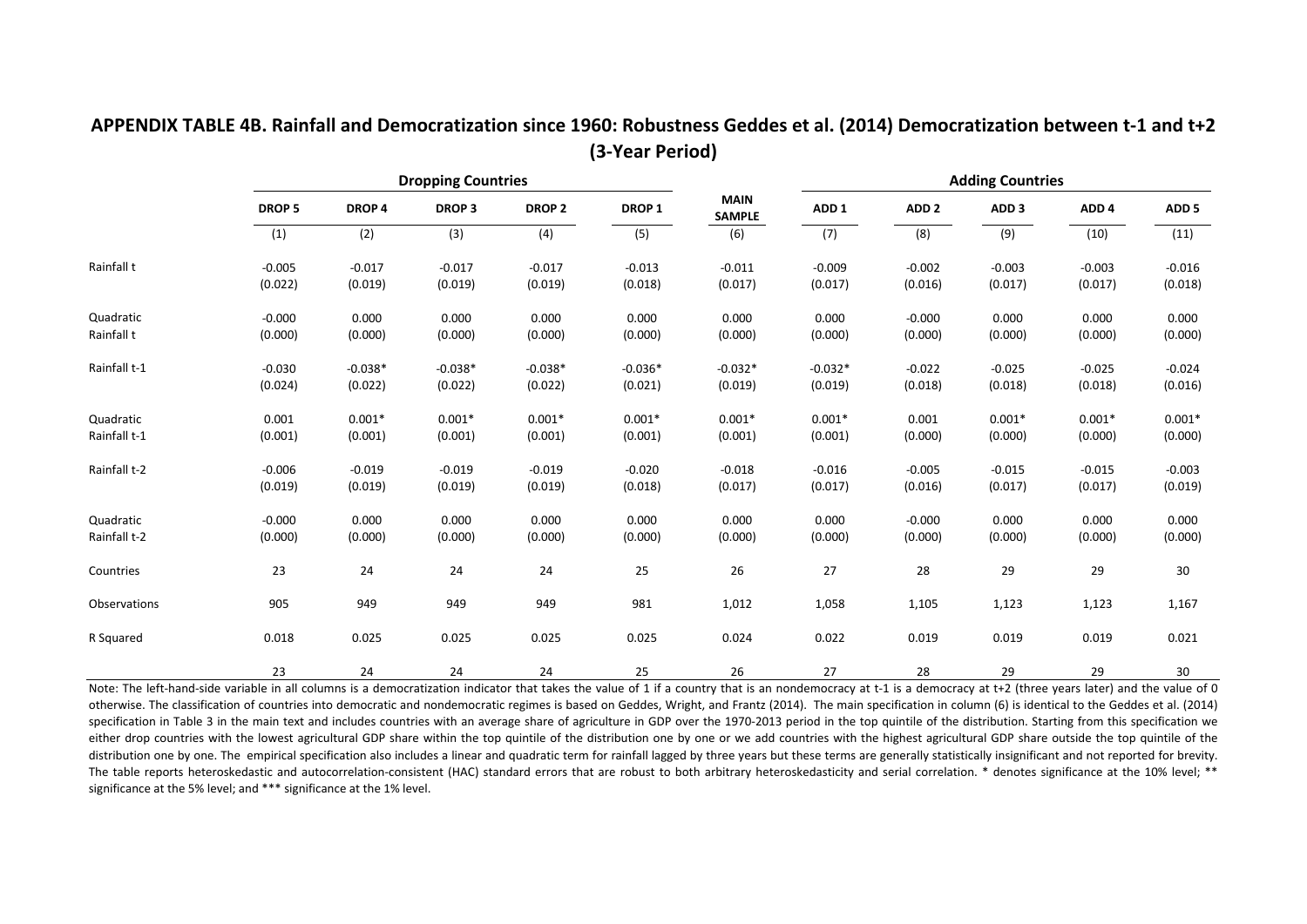### **APPENDIX TABLE 4C. Rainfall and Democratization since 1960: Robustness Geddes et al. (2014) Democratization between t‐1 and t+9 (10‐Year Period)**

|              |               |           | <b>Dropping Countries</b> |               |            |                       |                  |                  | <b>Adding Countries</b> |                  |                  |
|--------------|---------------|-----------|---------------------------|---------------|------------|-----------------------|------------------|------------------|-------------------------|------------------|------------------|
|              | <b>DROP 5</b> | DROP 4    | <b>DROP3</b>              | <b>DROP 2</b> | DROP 1     | <b>MAIN</b><br>SAMPLE | ADD <sub>1</sub> | ADD <sub>2</sub> | ADD <sub>3</sub>        | ADD <sub>4</sub> | ADD <sub>5</sub> |
|              | (1)           | (2)       | (3)                       | (4)           | (5)        | (6)                   | (7)              | (8)              | (9)                     | (10)             | (11)             |
| Rainfall t   | $-0.017$      | $-0.041*$ | $-0.041*$                 | $-0.041*$     | $-0.045*$  | $-0.041*$             | $-0.039*$        | $-0.033*$        | $-0.040**$              | $-0.040**$       | $-0.030*$        |
|              | (0.027)       | (0.024)   | (0.024)                   | (0.024)       | (0.023)    | (0.021)               | (0.021)          | (0.020)          | (0.019)                 | (0.019)          | (0.017)          |
| Quadratic    | 0.000         | 0.001     | 0.001                     | 0.001         | $0.001*$   | 0.001                 | 0.001            | 0.001            | $0.001**$               | $0.001**$        | $0.001*$         |
| Rainfall t   | (0.001)       | (0.001)   | (0.001)                   | (0.001)       | (0.001)    | (0.001)               | (0.001)          | (0.001)          | (0.000)                 | (0.000)          | (0.000)          |
| Rainfall t-1 | $-0.020$      | $-0.040*$ | $-0.040*$                 | $-0.040*$     | $-0.040**$ | $-0.037*$             | $-0.034*$        | $-0.035*$        | $-0.034*$               | $-0.034*$        | $-0.037**$       |
|              | (0.023)       | (0.021)   | (0.021)                   | (0.021)       | (0.020)    | (0.019)               | (0.019)          | (0.019)          | (0.018)                 | (0.018)          | (0.016)          |
| Quadratic    | 0.001         | $0.001*$  | $0.001*$                  | $0.001*$      | $0.001*$   | $0.001*$              | $0.001*$         | $0.001*$         | $0.001**$               | $0.001**$        | $0.001**$        |
| Rainfall t-1 | (0.001)       | (0.001)   | (0.001)                   | (0.001)       | (0.000)    | (0.000)               | (0.000)          | (0.000)          | (0.000)                 | (0.000)          | (0.000)          |
| Rainfall t-2 | $-0.021$      | $-0.039*$ | $-0.039*$                 | $-0.039*$     | $-0.036*$  | $-0.033*$             | $-0.030$         | $-0.020$         | $-0.020$                | $-0.020$         | $-0.029*$        |
|              | (0.024)       | (0.022)   | (0.022)                   | (0.022)       | (0.021)    | (0.020)               | (0.020)          | (0.018)          | (0.018)                 | (0.018)          | (0.016)          |
| Quadratic    | 0.000         | 0.001     | 0.001                     | 0.001         | 0.001      | 0.001                 | 0.001            | 0.000            | 0.000                   | 0.000            | 0.001            |
| Rainfall t-2 | (0.001)       | (0.001)   | (0.001)                   | (0.001)       | (0.001)    | (0.000)               | (0.000)          | (0.000)          | (0.000)                 | (0.000)          | (0.000)          |
| Countries    | 23            | 24        | 24                        | 24            | 25         | 26                    | 27               | 28               | 29                      | 29               | 30               |
| Observations | 799           | 843       | 843                       | 843           | 875        | 899                   | 938              | 981              | 999                     | 999              | 1,036            |
| R Squared    | 0.016         | 0.033     | 0.033                     | 0.033         | 0.038      | 0.037                 | 0.033            | 0.033            | 0.035                   | 0.035            | 0.052            |

Note: The left-hand-side variable in all columns is a democratization indicator that takes the value of 1 if a country that is an nondemocracy at t-1 is a democracy at t+9 (ten years later) and the value of 0 otherwise. The classification of countries into democratic and nondemocratic regimes is based on Geddes, Wright, and Frantz (2014). The main specification in column (6) is identical to the Geddes et al. (2014) specification in Table 3 in the main text and includes countries with an average share of agriculture in GDP over the 1970‐2013 period in the top quintile of the distribution. Starting from this specification we either drop countries with the lowest agricultural GDP share within the top quintile of the distribution one by one or we add countries with the highest agricultural GDP share outside the top quintile of the distribution one by one. The empirical specification also includes <sup>a</sup> linear and quadratic term for rainfall lagged by three years but these terms are generally statistically insignificant and not reported for brevity. The table reports heteroskedastic and autocorrelation-consistent (HAC) standard errors that are robust to both arbitrary heteroskedasticity and serial correlation. \* denotes significance at the 10% level; \*\* significance at the 5% level; and \*\*\* significance at the 1% level.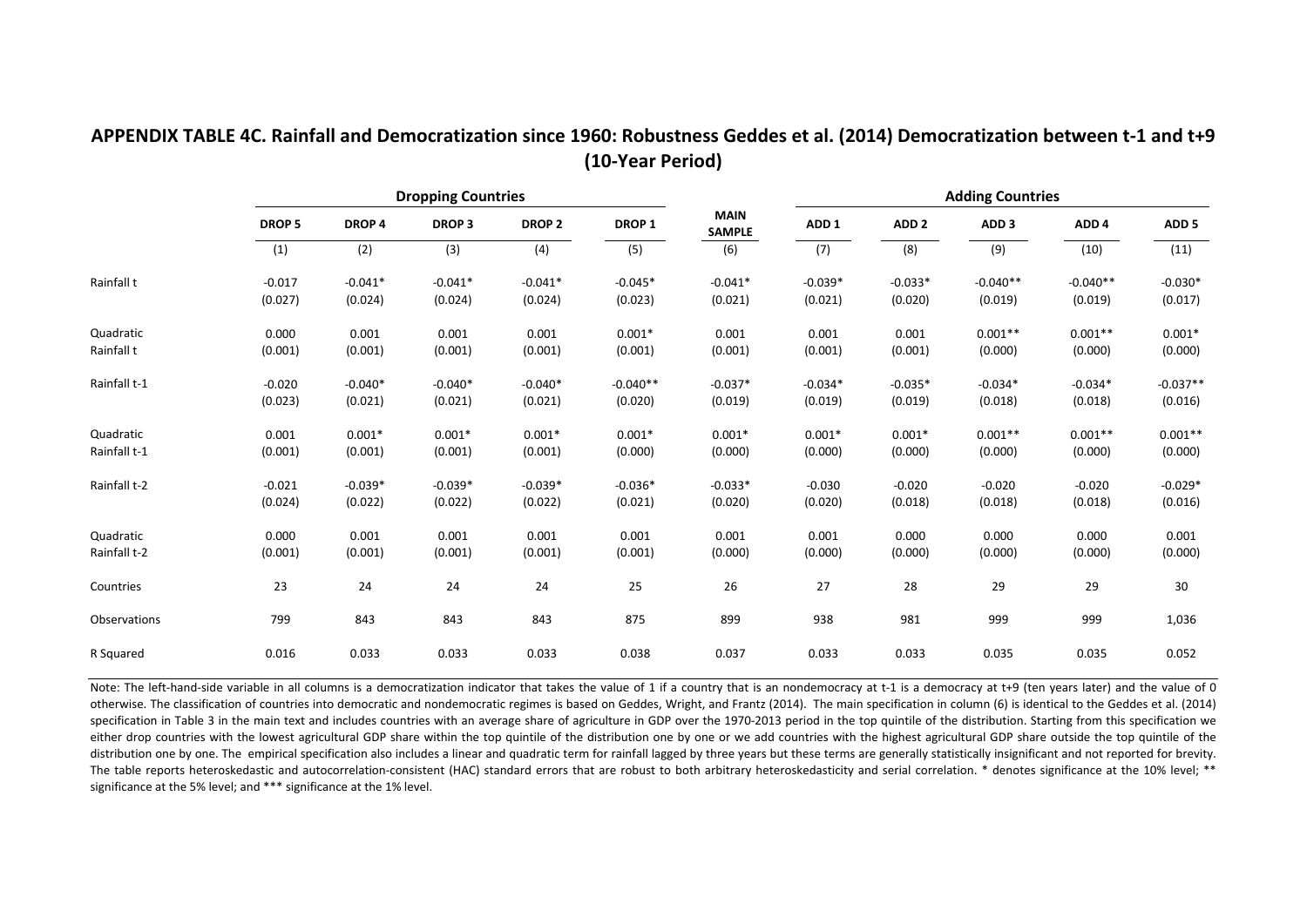# **APPENDIX TABLE 5. Rainfall and Democratization since 1960: Log Rainfall Specification of Brückner and Ciccone (2011)**

|                  | PANEL A: Acemoglu et al. (2019) data |                                                 |              |               |             | PANEL B: Przeworski et al. (2000) data            |              |               | PANEL C: Geddes et al. (2014) data            |              |              |               |  |
|------------------|--------------------------------------|-------------------------------------------------|--------------|---------------|-------------|---------------------------------------------------|--------------|---------------|-----------------------------------------------|--------------|--------------|---------------|--|
|                  |                                      | Acemoglu et al. Democratization between t-1 and |              |               |             | Przeworski et al. Democratization between t-1 and |              |               | Geddes et al. Democratization between t-1 and |              |              |               |  |
|                  | t (1-Year)                           | $t+2$ (3-Year)                                  | t+4 (5-Year) | t+9 (10-Year) | $t(1-Year)$ | $t+2$ (3-Year)                                    | t+4 (5-Year) | t+9 (10-Year) | t (1-Year)                                    | t+2 (3-Year) | t+4 (5-Year) | t+9 (10-Year) |  |
|                  | (1)                                  | (2)                                             | (3)          | (4)           | (5)         | (6)                                               | (7)          | (8)           | (9)                                           | (10)         | (11)         | (12)          |  |
| Log Rainfall t   | $-0.067$                             | $-0.103$                                        | $-0.124*$    | $-0.146**$    | $-0.084**$  | $-0.061$                                          | $-0.112*$    | $-0.062$      | $-0.017$                                      | $-0.048$     | $-0.099$     | $-0.134*$     |  |
|                  | (0.048)                              | (0.063)                                         | (0.071)      | (0.073)       | (0.039)     | (0.065)                                           | (0.066)      | (0.068)       | (0.035)                                       | (0.057)      | (0.065)      | (0.078)       |  |
| Log Rainfall t-1 | 0.013                                | $-0.070$                                        | $-0.112*$    | $-0.112$      | 0.060       | $-0.053$                                          | $-0.086$     | $-0.117*$     | $-0.064$                                      | $-0.015$     | $-0.051$     | $-0.084$      |  |
|                  | (0.034)                              | (0.060)                                         | (0.058)      | (0.070)       | (0.040)     | (0.058)                                           | (0.058)      | (0.068)       | (0.046)                                       | (0.058)      | (0.065)      | (0.065)       |  |
| Log Rainfall t-2 | $-0.031$                             | $-0.137**$                                      | $-0.134**$   | $-0.102$      | $-0.053$    | $-0.084$                                          | $-0.108*$    | $-0.120*$     | 0.040                                         | $-0.064$     | $-0.134**$   | $-0.153**$    |  |
|                  | (0.045)                              | (0.062)                                         | (0.055)      | (0.074)       | (0.046)     | (0.056)                                           | (0.059)      | (0.072)       | (0.039)                                       | (0.052)      | (0.053)      | (0.068)       |  |
| Log Rainfall t-3 | $-0.075*$                            | $-0.152***$                                     | $-0.073$     | $-0.050$      | $-0.058*$   | $-0.081$                                          | $-0.053$     | 0.009         | $-0.054$                                      | $-0.132**$   | $-0.106*$    | $-0.037$      |  |
|                  | (0.043)                              | (0.054)                                         | (0.067)      | (0.076)       | (0.031)     | (0.053)                                           | (0.054)      | (0.072)       | (0.041)                                       | (0.061)      | (0.054)      | (0.074)       |  |
| Countries        | 31                                   | 31                                              | 31           | 30            | 26          | 26                                                | 26           | 26            | 26                                            | 26           | 26           | 26            |  |
| Observations     | 1,132                                | 1,100                                           | 1,069        | 975           | 1,054       | 1,016                                             | 981          | 895           | 1,049                                         | 1,012        | 978          | 899           |  |
| R Squared        | 0.012                                | 0.035                                           | 0.040        | 0.019         | 0.021       | 0.019                                             | 0.024        | 0.012         | 0.010                                         | 0.023        | 0.044        | 0.035         |  |

Note: The left-hand-side variable in columns (1), (5) and (9) is a democratization indicator that takes the value of 1 if a country that is an nondemocracy at t-1 is a democracy at t (one year later) and the value of 0 otherwise. The left-hand-side variable in columns (2), (6) and (10) is an indicator variable that takes the value of 1 if a country that is an nondemocracy at t-1 is a democracy at t+2 (three years later) and the value of 0 otherwise. The left-hand-side variable in columns (3), (7) and (11) is an indicator variable that takes the value of 1 if a country that is an nondemocracy at t-1 is a democracy at t+4 (five years later) and the value of 0 otherwise. The left-hand-side variable in columns (4), (8) and (12) is an indicator variable that takes the value of 1 if a country that is an nondemocracy at t‐1 is a democracy at t+9 (ten years later) and the value of 0 otherwise. The classification of democratic and nondemocratic regimes in columns (1)‐(4) is based on Acemoglu, Naidu, Restrepo, and Robinson (2019). The classification of democratic and nondemocratic regimes in columns (5)-(8) is based on Bjornskov and Rode (2017) who extend the dataset of Cheibub, Gandhi, and Vreeland (2010) and Przeworski, Alvarez, Cheibub, and Limongi (2000). The classification of democratic and nondemocratic regimes in columns (9)‐(12) is based on Geddes, Wright, and Frantz (2014). The included countries are all countries with an average share of agriculture in GDP over the 1970‐2013 period in the top quintile of the distribution. The table reports heteroskedastic and autocorrelation‐consistent (HAC) standard errors that are robust to both arbitrary heteroskedasticity and serial correlation. \* denotes significance at the 10% level; \*\* significance at the 5% level; and \*\*\* significance at the 1% level.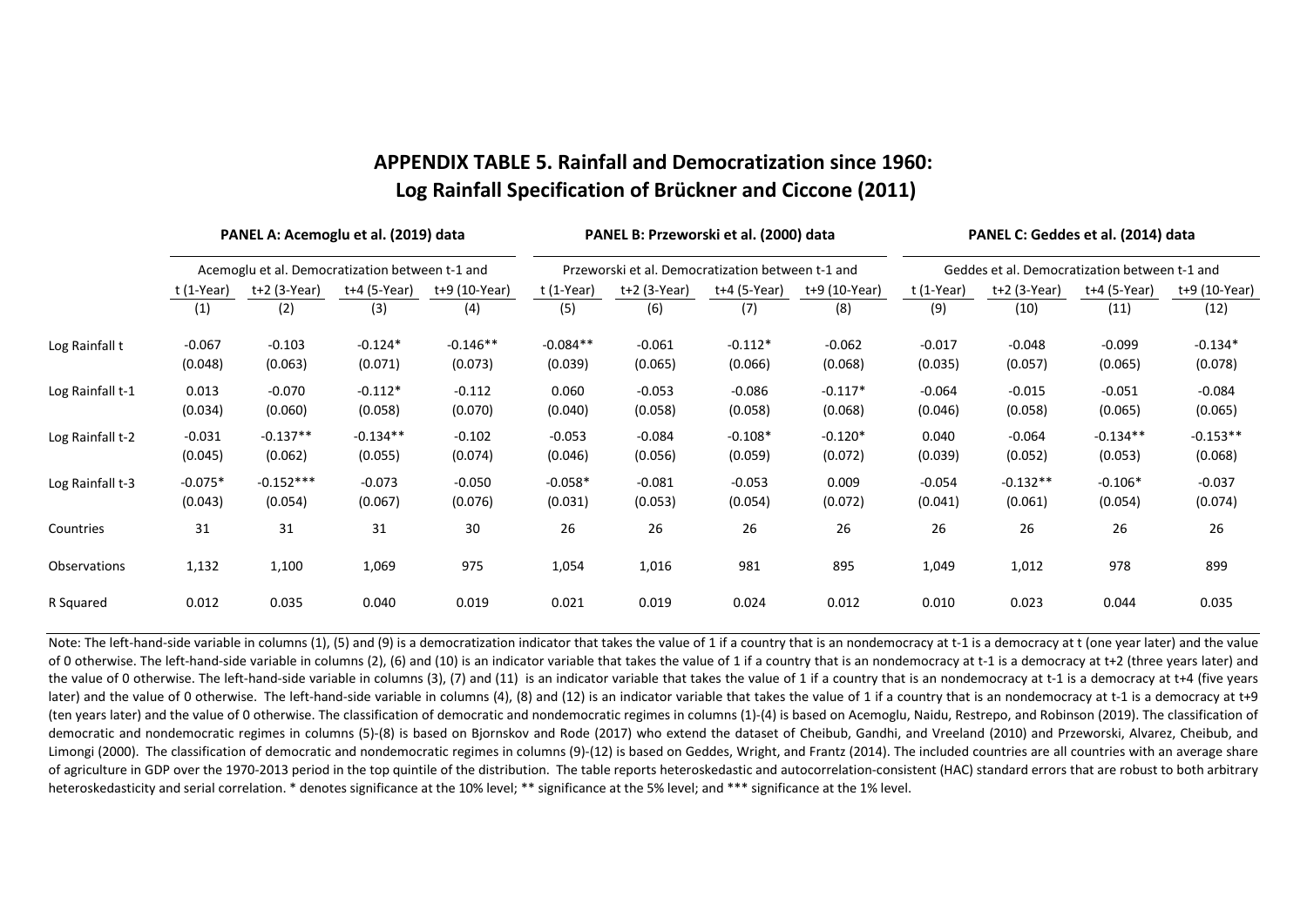## **APPENDIX TABLE 6. Rainfall and Polity IV Project/Freedom House Democratic Change since 1960: From Short to Longer Term**

t (1‐Year) t+2 (3‐Year) t+4 (5‐Year) t+9 (10‐Year) t (1‐Year) t+2 (3‐Year) t+4 (5‐Year) t+9 (10‐Year) (1) (2) (3) (4) (5) (6) (7) (8) ‐0.180 ‐0.615\*\*\* ‐0.575\*\* ‐0.558\*\* ‐0.063\*\* ‐0.139\*\* ‐0.218\*\*\* ‐0.228\*\*\* (0.120) (0.209) (0.224) (0.244) (0.030) (0.056) (0.076) (0.088)  $0.003$   $0.013***$   $0.010**$   $0.011*$   $0.001**$   $0.003***$   $0.004***$   $0.004**$ (0.003) (0.005) (0.005) (0.006) (0.001) (0.001) (0.002) (0.002) Rainfall t-1 -0.122 -0.258 -0.367\* -0.262 0.016 -0.103\* -0.195\*\*\* -0.155 (0.105) (0.182) (0.201) (0.265) (0.029) (0.054) (0.072) (0.096)  $0.004$   $0.005$   $0.007$   $0.007$   $0.000$   $0.002*$   $0.003**$  0.003 (0.003) (0.004) (0.005) (0.006) (0.001) (0.001) (0.002) (0.002) ‐0.346\*\* ‐0.459\*\* ‐0.303 ‐0.056 ‐0.104\*\*\* ‐0.197\*\*\* ‐0.142\*\* ‐0.165\* (0.135) (0.190) (0.205) (0.262) (0.036) (0.059) (0.071) (0.100)  $0.008**$   $0.010**$   $0.006$   $0.001$   $0.002**$   $0.003***$   $0.002$   $0.003$ (0.003) (0.004) (0.005) (0.006) (0.001) (0.001) (0.002) (0.002) 30 30 30 30 31 31 31 31 1,125 1,094 1,056 969 1,176 1,104 1,038 886 0.028 0.056 0.056 0.035 0.029 0.036 0.039 0.022 Polity IV Project Combined Polity Score **Freedom House Political Rights Index** Polity Score Change between t-1 and **Political Rights Index Change between t-1 and** Rainfall t Quadratic Rainfall t Countries Quadratic Rainfall t‐1 Rainfall t‐2 Quadratic Rainfall t‐2 Observations R Squared

Note: The left-hand-side variables in columns (1) to (4) are the changes in the Polity IV Project combined polity score in nondemocracies over different time periods. The left-hand-side variable in column (1) is the change in the polity score between years t-1 and t; the left-hand-side variable in column (2) is the change in the polity score between years t-1 and t+2; the left-hand-side variable in column (3) is the change in the polity score between years t-1 and t+4; and the left-hand-side variable in column (4) is the change in the polity score between years t-1 and t+9. The left-hand-side variables in columns (5) to (8) are the negative changes in the Freedom House political rights index over different time periods. We consider negative changes to ensure that a higher Freedom House index indicates more political rights and thereby make results comparable to those with the change in the polity score). The left-hand-side variable in column (5) is the change in the political rights index between years t-1 and t; the left-hand-side variable in column (6) is the change in the political rights index between years t-1 and t+2; the left-hand-side variable in column (7) is the change in the political rights index between years t-1 and t+4; and the left-hand-side variable in column (8) is the change in the political rights index between years t-1 and t+9. The countries included are those with an average share of agricultural in GDP over the sample period in the top quintile of the distribution (in Table 1 column (1)) and with Polity Project/Freedom House data. The table reports robust standard errors clustered at the country level. \* denotes significance at the 10% level; \*\* significance at the 5% level; and \*\*\* significance at the 1% level.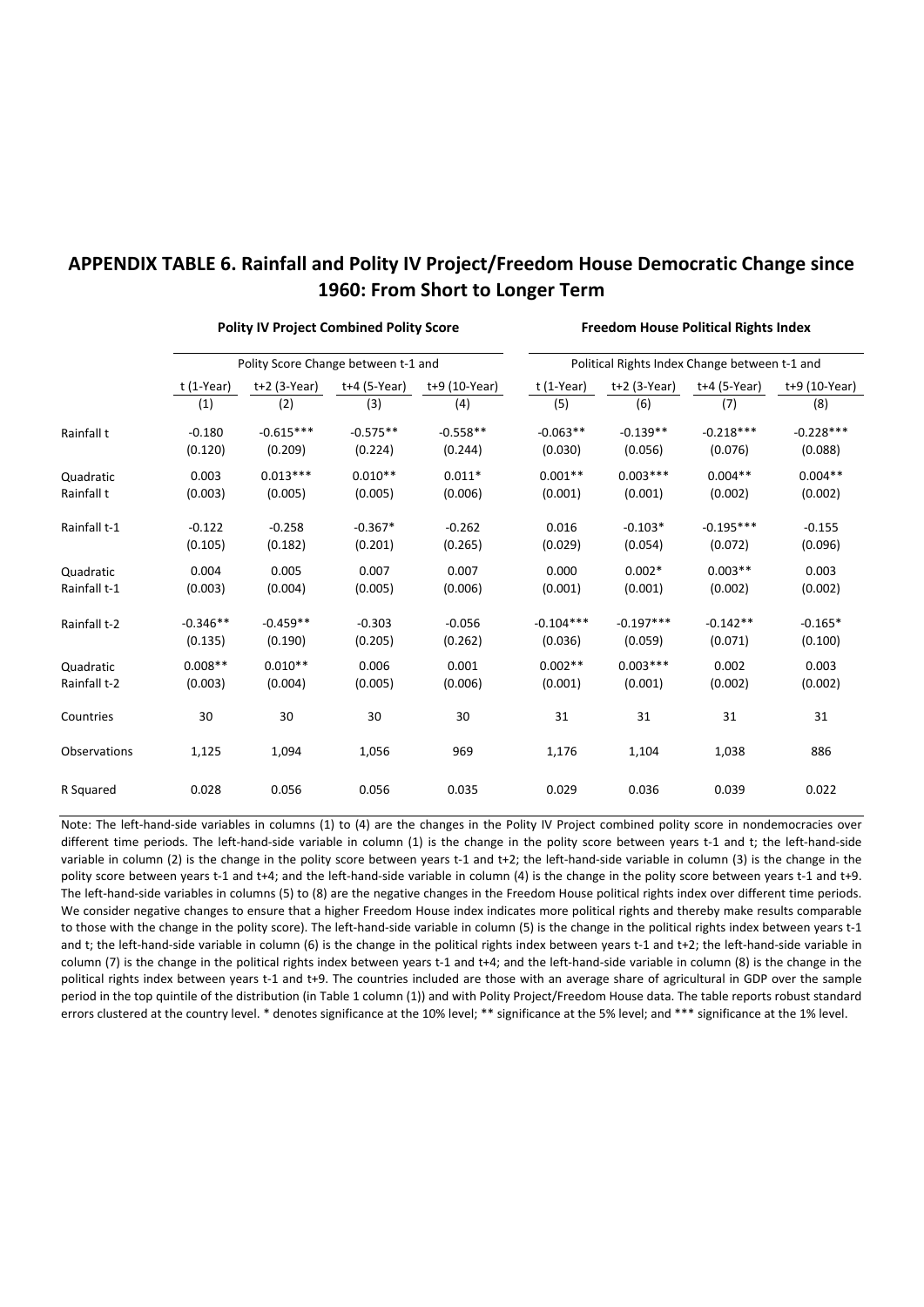## **APPENDIX FIGURE 1. Binned Scatter Plots**



# **PANEL A1: Agricultural Output, Linear Rainfall Effect**





**Note:** Panel A1 and A2 illustrate the empirical fit of the quadratic effect of rainfall in year t on agricultural output in year t using binned scatter plots. Panel A1 is a binned scatter plot of the linear term of the quadratic effect of rainfall on agricultural output. Panel A2 is a binned scatter plot of the rainfall squared term of the quadratic effect of rainfall on agricultural output. See Table 2 for the right‐hand‐side variables included in the regression.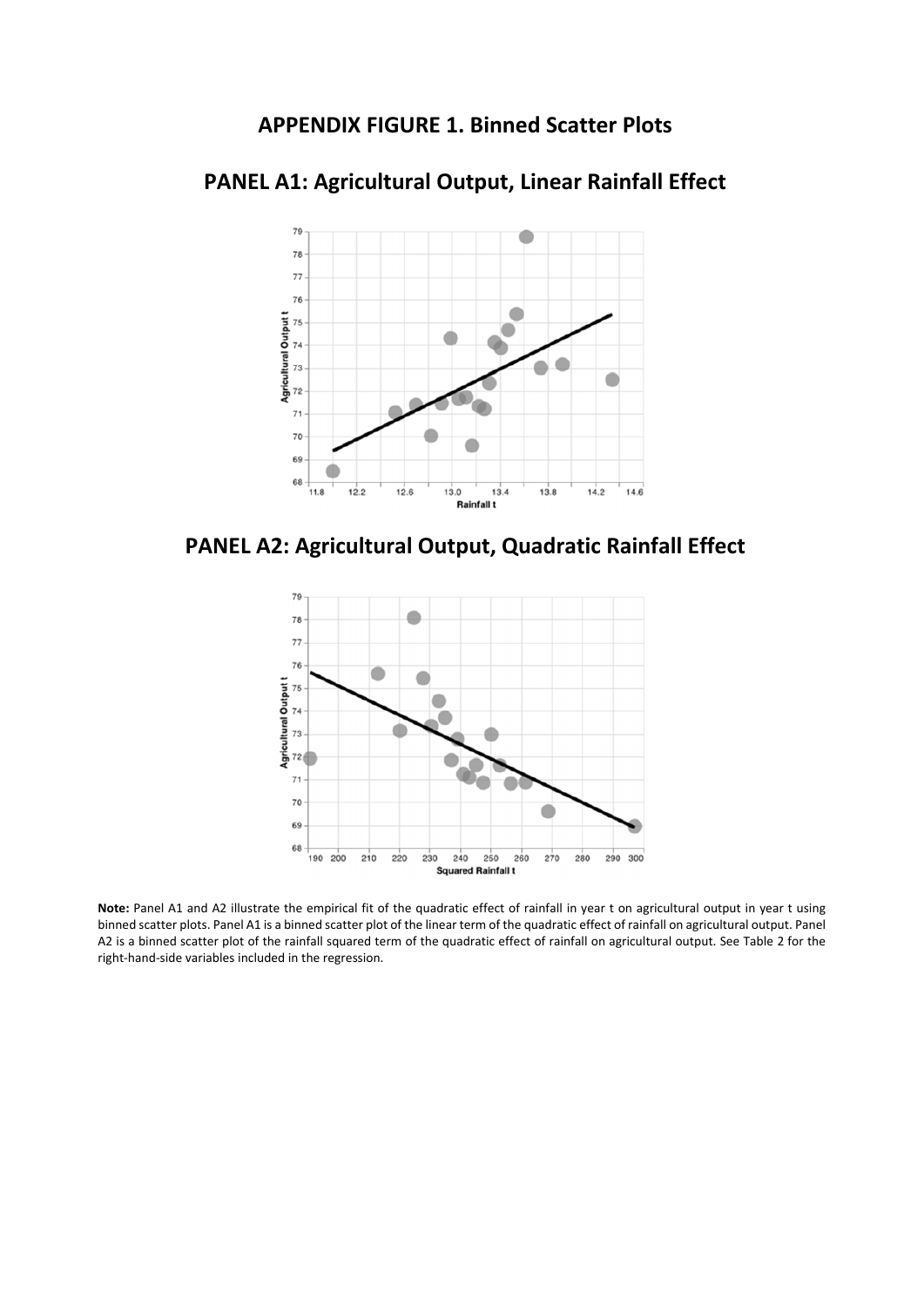**PANEL B1: Acemoglu et al. Democratization, Linear Rainfall Effect**



**PANEL B2: Acemoglu et al. Democratization, Quadratic Rainfall Effect**



**Note:** Panel B1 and B2 illustrate the empirical fit of the quadratic effect of rainfall in year t on the probability of democratization between years t-1 and using binned scatter plots. The classification of democratic and nondemocratic regimes is that of Acemoglu, Naidu, Restrepo, and Robinson (2019). Panel B1 is a binned scatter plot of the linear term of the quadratic effect of rainfall on agricultural output. Panel B2 is a binned scatter plot of the rainfall squared term of the quadratic effect of rainfall on agricultural output. See Table 3 for the right‐hand‐side variables included in the regression.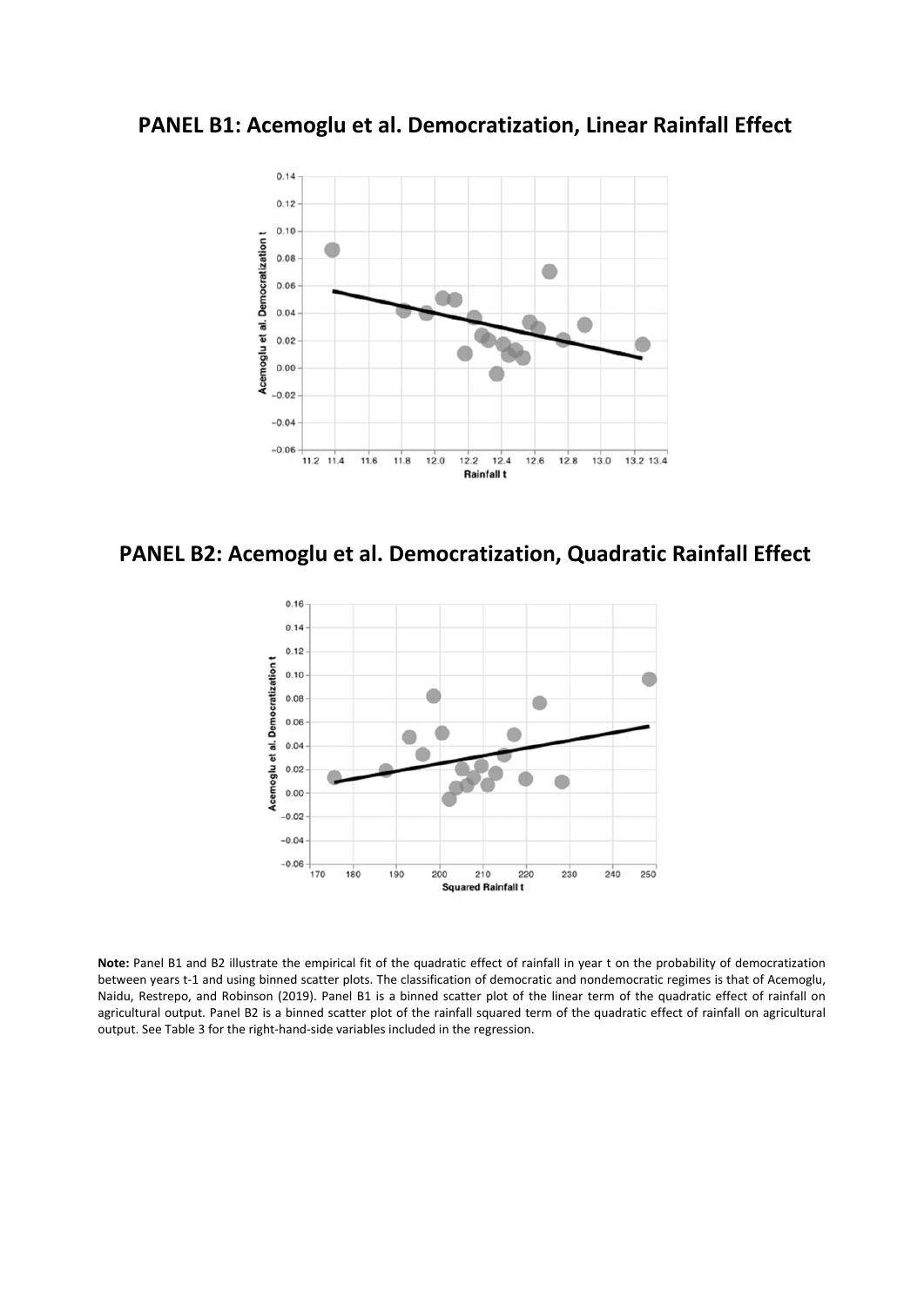**PANEL C1: Przeworski et al. Democratization, Linear Rainfall Effect**



**PANEL C2: Przeworski et al. Democratization, Quadratic Rainfall Effect**



**Note:** Panel C1 and C2 illustrate the empirical fit of the quadratic effect of rainfall in year t on the probability of democratization between years t‐1 and using binned scatter plots. The classification of democratic and nondemocratic regimes is that of Przeworski, Alvarez, Cheibub, and Limongi (2000) as updated by Cheibub, Gandhi, and Vreeland (2010) and Bjornskov and Rode (2020). Panel C1 is a binned scatter plot of the linear term of the quadratic effect of rainfall on agricultural output. Panel C2 is a binned scatter plot of the rainfall squared term of the quadratic effect of rainfall on agricultural output. See Table 3 for the right-hand-side variables included in the regression.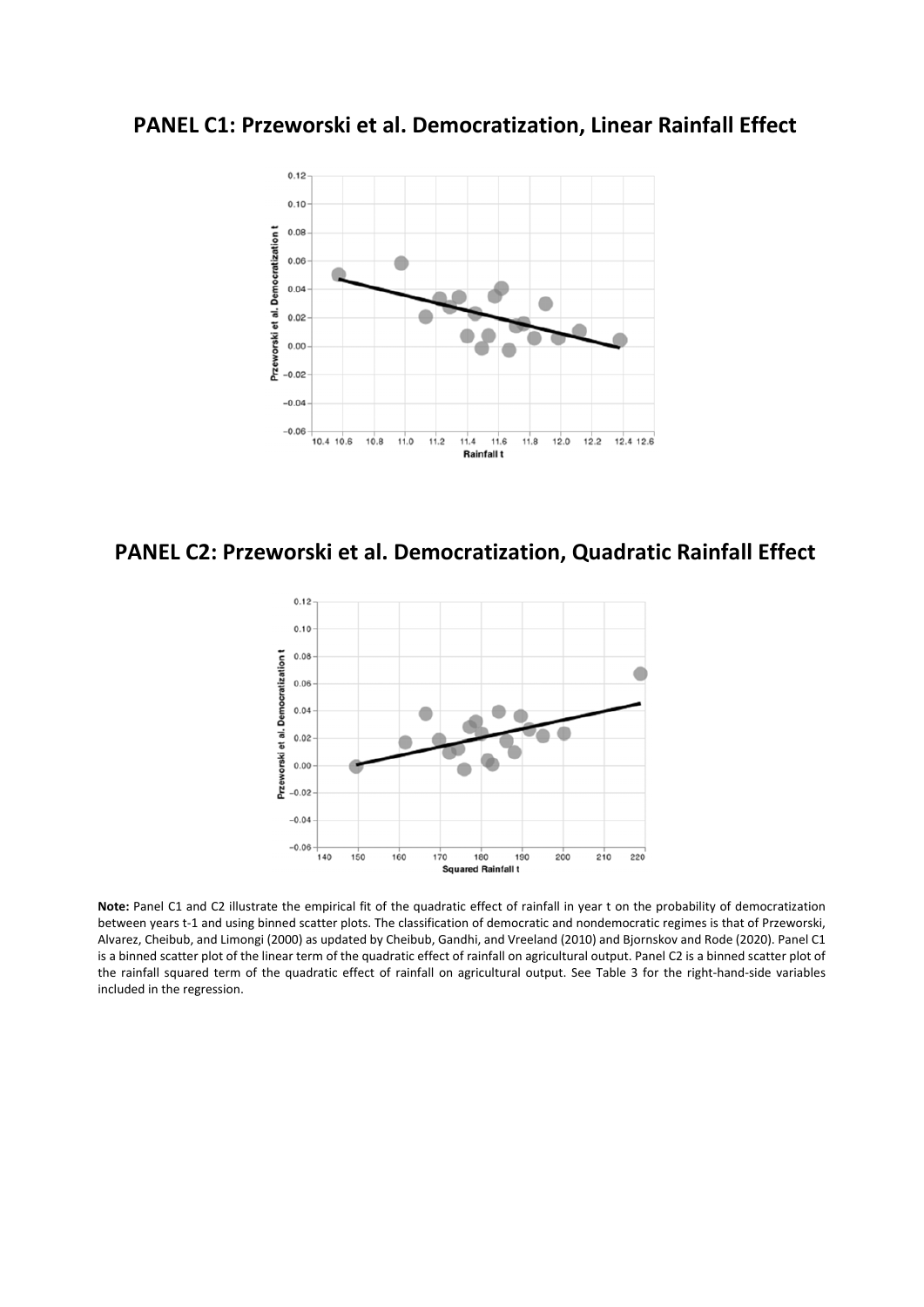**PANEL D1: Geddes et al. Democratization, Linear Rainfall Effect**



**PANEL D2: Geddes et al. Democratization, Quadratic Rainfall Effect**



**Note:** Panel D1 and D2 illustrate the empirical fit of the quadratic effect of rainfall in year t on the probability of democratization between years t-1 and using binned scatter plots. The classification of democratic and nondemocratic regimes is that of Acemoglu, Geddes, Wright, and Frantz (2014). Panel D1 is a binned scatter plot of the linear term of the quadratic effect of rainfall on agricultural output. Panel D2 is a binned scatter plot of the rainfall squared term of the quadratic effect of rainfall on agricultural output. See Table 3 for the right-hand-side variables included in the regression.